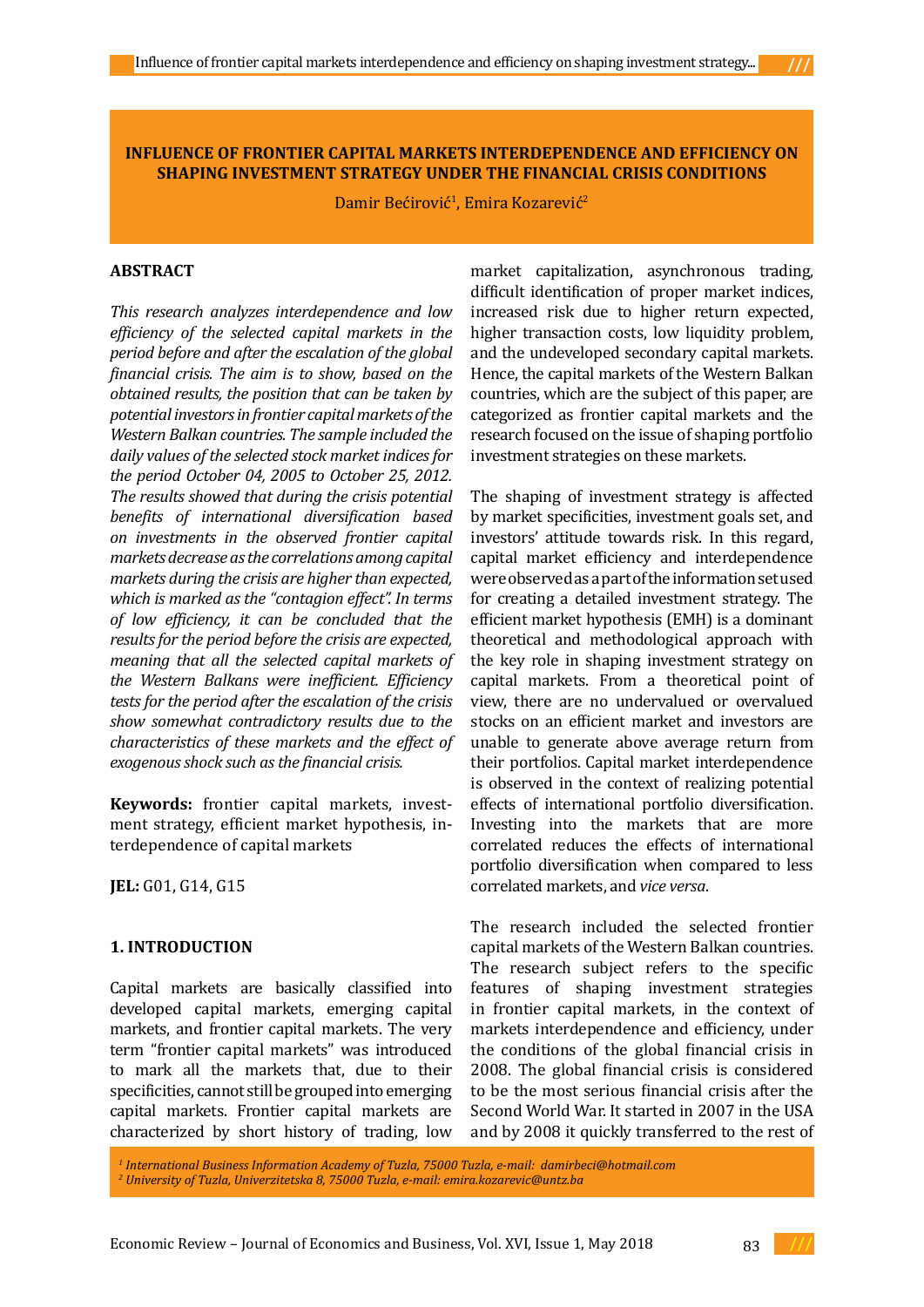the world (Bećirović, Kozarević & Balić, 2017). It should be mentioned that rather than on the global financial crisis, the research focuses on establishing whether an exogenous shock, such as this crisis, affects the results of testing capital markets interdependence and efficiency, aimed at showing certain dynamics of this phenomenon.

### **2. LITERATURE REVIEW**

Based on preliminary knowledge, a relatively small number of science articles were published covering the shaping of investment strategy of securities portfolio in frontier capital markets. There is somewhat more interest in research into interdependence of emerging and frontier capital markets on the one side and developed capital markets on the other, regarding potential benefits of international portfolio diversification.

Investment strategies in frontier capital markets and the problem of optimizing stock portfolios in these markets were the subject of the research conducted by Latković and Barac (1999). The empirical part of the research is related to the application of Markowitz's Modern portfolio theory (MPT) on the Croatian capital market characterized as frontier capital market. The risk of stock illiquidity has been particularly analyzed. Model correction by means of illiquidity risk inclusion results in the movement of the efficient frontier to the right. In addition, the length of efficient frontier is reduced due to lower possibility to construct efficient portfolios. Lower level of diversification on frontier capital markets can be assigned to illiquidity risk and lower number of stocks traded on these markets.

Čondić-Jurkić and Dadić (2008) analyzed the strategies of investment funds active on the Croatian capital market in order to examine to what extent Croatian investment funds, none of which is solely the index fund, replicate the benchmark Crobex index. Their empirical results showed that four out of ten investment funds analyzed co-integrate with the benchmark Crobex index. This actually means that the funds had passive investment strategies although they were declared as actively managed funds. In their research, Čondić-Jurkić and Dadić examined the multilateral and bilateral integration of capital markets of the selected countries of Central and Eastern Europe (Croatia, Slovenia,

Hungary, the Czech Republic, and Poland) and the German capital markets. The results indicate multilateral integration of the selected capital markets in the countries of Central and Eastern Europe, but also between this group of countries and the capital market in Germany.

Financial integration of European emerging capital markets has been analyzed by Nikkinen, Piljak, and Rothovius (2008). The results showed a significant level of financial integration of capital markets in Croatia, Slovenia, and Estonia when compared to the world capital market, while the results were different for the capital markets in Romania and Slovakia. In terms of testing the interdependence of the observed emerging capital markets, a significant level of interdependence was identified of capital markets in Croatia and Slovenia.

Zahirović, Rovčanin, and Okičić (2009) examined the correlations between the S&P 500 Index, as one of the main indicators of capital market change, on the one side, and the stock market indices in Bosnia and Herzegovina, Serbia, Montenegro, Slovenia, and Croatia, on the other. Based on the presented results, no significant correlation was identified in the changes of the S&P 500 Index and the indices SASX-10, MBI, MOSTE, BELEX and BIRS, while there was a significant correlation between the S&P 500 and the indices CROBEX and SBI 20. Besides, in her paper Okičić (2011) showed the exogenous shock (the global financial crisis to be specific) affected the capital markets of the Western Balkans and resulted in increased correlation.

Kunovac (2011) investigated the relationship between the Croatian market and the capital markets of the European Union countries. When compared to the markets of the European Union countries, correlation of returns significantly higher in times of market turbulence than in the periods of market calm, which reduces positive effects of international diversification during market turbulence.

Interdependence of capital markets in Central and South-East Europe compared to the Western European capital market was the subject of the study conducted by Horvath and Petrovski (2012). The comparison of these groups of countries showed that capital market interdependence in Central Europe, when compared to developed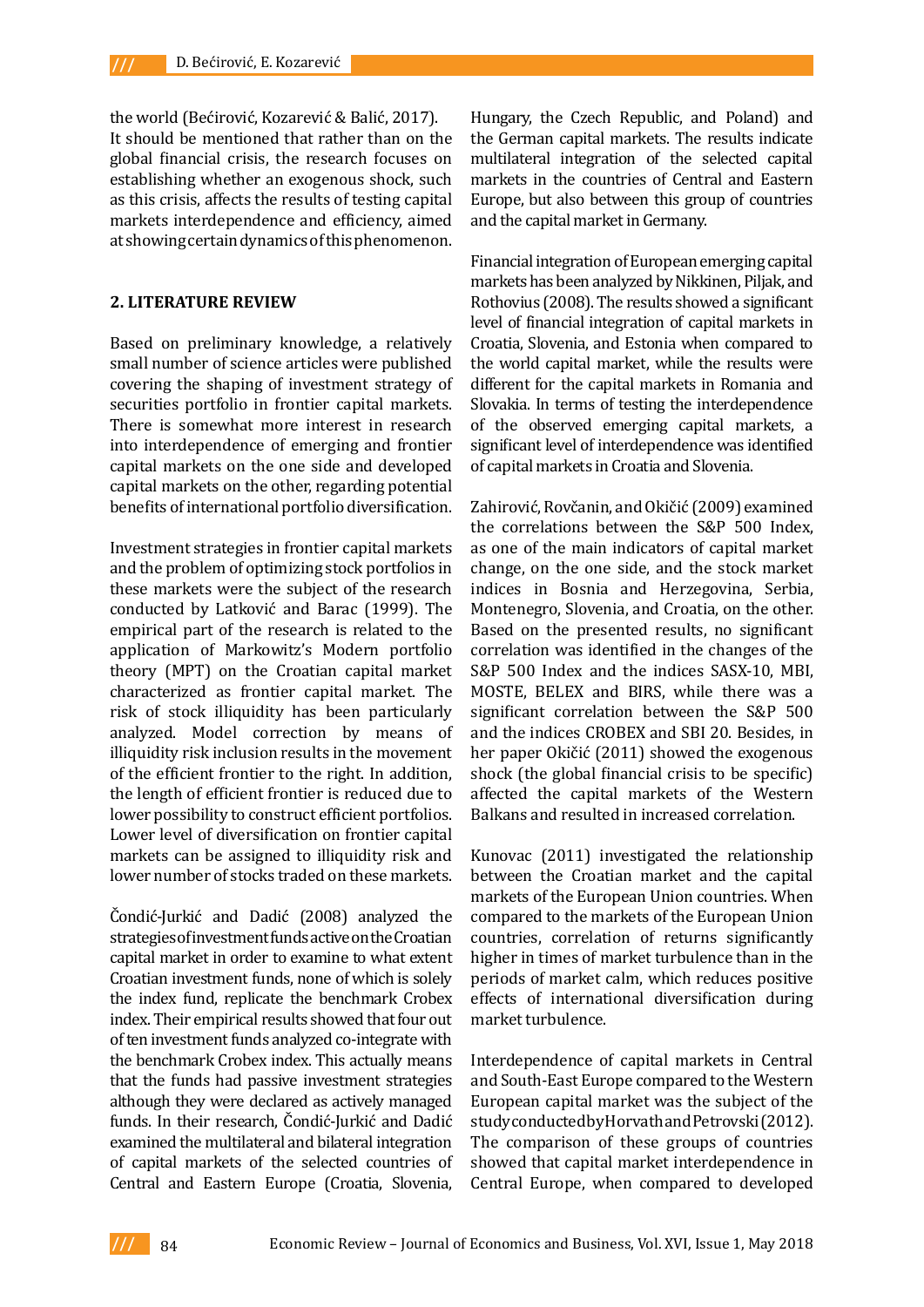capital markets in Western Europe, is much higher than for capital markets in South-East Europe (SEE). The example is the Croatian capital market that shows higher interdependence on the capital market of Western Europe than the capital markets of other observed countries in SEE (Serbia and Macedonia).

Dimitriou and Kenourgios (2012) investigated the opportunities for international portfolio diversification based on investment in capital markets of the Balkan countries. They studied the mutual dependence of these markets as well as their interdependence on the developed capital markets. The results indicate the long term dependence of capital markets in Croatia and Bulgaria on the developed capital markets while there was no cointegration with developed capital markets and the Romanian capital market.

A comparative analysis of the dependence of the European capital market on the Dow Jones Industrial Average was the main topic of the research made by Tomić, Sesar, and Džaja (2014). Their results indicated a high level of dependence of this market on the Dow Jones Industrial Average, other than the CROBEX Index.

Zaimović, Arnaut Berilo, and Mustafić (2017) tested portfolio diversification possibilities on South-East European equity markets. The results indicate that there is a possibility of expanding portfolio investments from the national stock markets to the SEE region. Regional capital markets offer significant diversification opportunities. In addition, there is a limited diversification benefit from spreading out the investments from the SEE market to the leading world capital markets, and *vice versa*, due to the high integration of the SEE market with leading world markets. The high integration of international capital markets and fewer diversification possibilities are a consequence of the financial crisis.

#### **3. THEORETICAL FRAMEWORK**

From investors' perspective, EMH is the dominant theoretical and methodological approach that has the key role in shaping investment strategy for securities portfolio. Depending on their perception that a capital market is efficient,<br>while constructing investment portfolio. constructing investment portfolio, investors decide on the application of passive or active investment strategy (Brzaković, 2005). The American economist Eugene Fama, who developed EMH, believes that capital market is efficient if its prices completely reflect all available and relevant information. According to EMH, all the relevant information on the capital market is completely and immediately built into securities prices. This actually means that using the fundamental and technical analysis or insider information is completely useless on the efficient market as it cannot generate above average return to investor. As the active investment strategy is based on the application of the technical and fundamental analysis aimed at identifying the stocks that might yield above average return, the idea that capital market is efficient means that in that case investor shall decide on the passive investment strategy and most likely construct his portfolio by following the structure of stock market index that best reflects the given capital market.

Apart from capital market efficiency, the paper also observed the interdependence and correlation of individual capital markets for the purpose of achieving international diversification of investment portfolio. The world capital market becomes increasingly integrated. Consequently, positive effects of financial integration include the possibility of risk dispersion and diversification, better capital allocation, and potential for higher growth.

| ರಿ<br>$\ddot{a}$<br>$\tilde{e}$ $\tilde{e}$ | There<br>is    | It is not possible to generate above $\vert$ It is not possible to generate above<br>average return but the effect of inter-<br>national diversification is positive                        | average return and the effects of inter-<br>national diversification are reduced |
|---------------------------------------------|----------------|---------------------------------------------------------------------------------------------------------------------------------------------------------------------------------------------|----------------------------------------------------------------------------------|
| $Lo_n$<br>apital<br>effici                  | There<br>is no | Opportunity to generate above av- Opportunity to generate above aver-<br>erage return with a positive effect of $ $ age return with reduced effects of in-<br>international diversification | ternational diversification                                                      |
|                                             |                | There is no                                                                                                                                                                                 | There is                                                                         |

 *Capital market interdependence*

Figure 2.1. Matrix of investor positioning in relation to interdependence

and (in)efficiency of capital markets

Source: Authors based on the conducted theoretical research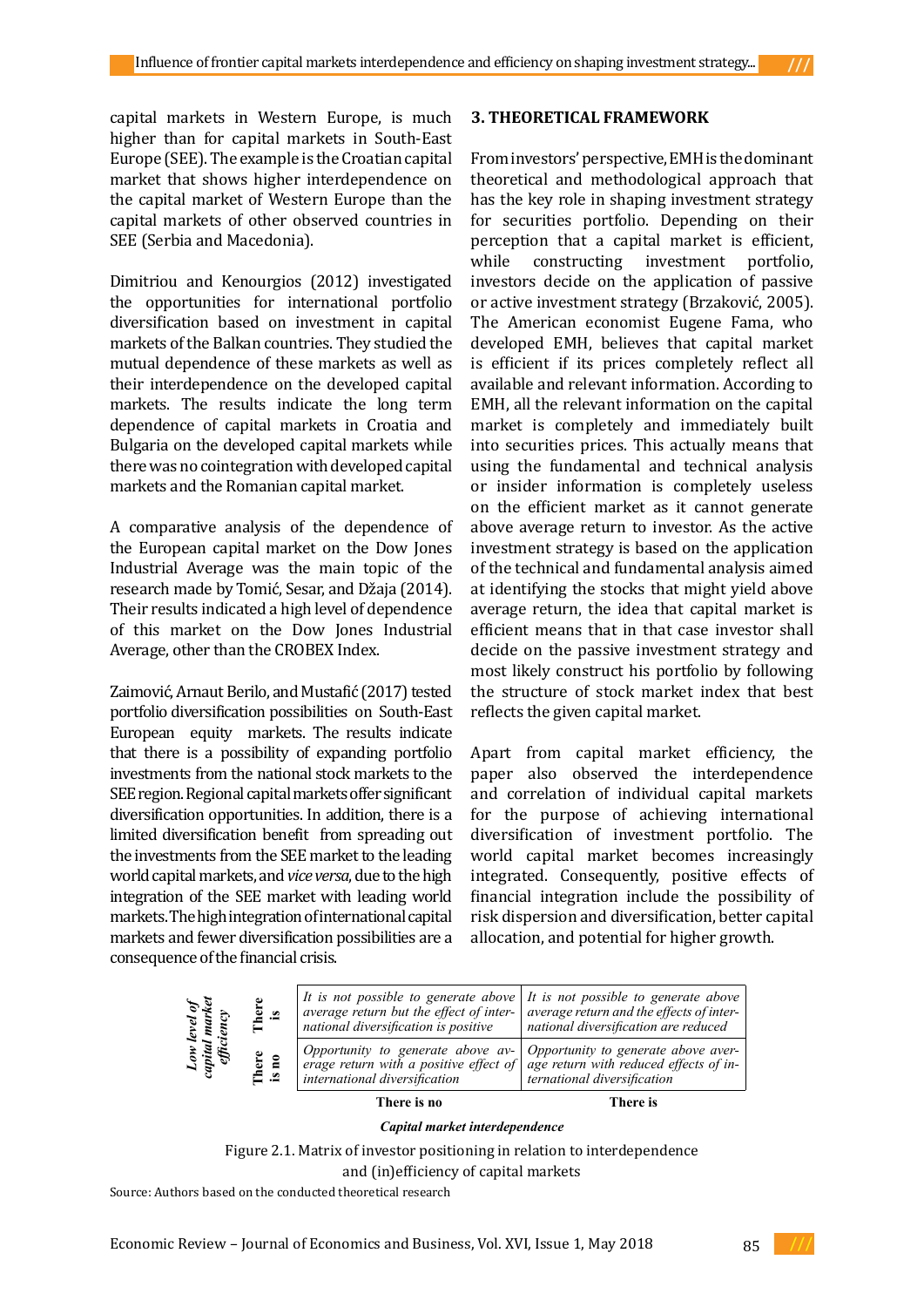The given theoretical assumption opens space for the formulation of the appropriate investment matrix (Figure 2.1), which acts as the framework for investors' positioning in relation to the interdependence and (in)efficiency of capital markets. This is a simple model which includes two dependent variables and enables, by the assumption of *ceteris paribus*, investors' positioning based on the testing of these variables. The benefits of international capital market investment might be illustrated by the research conducted by Solnik (1974). He showed that systemic risk was reduced after the portfolio consisting of the American stocks only included the stocks from other capital markets. International stocks included in the portfolio were not in correlation with the American stock market and they were not affected by the variables present on the American capital market, which consequently enabled investors to reduce a part of systemic risk.

## **3. METHODOLOGY OF THE EMPIRICAL RESEARCH**

The empirical part of the paper used the data on the following stock market indices quoted on frontier capital markets in the Western Balkan countries: BIRS and SASX-10 (Bosnia and Herzegovina), BELEX15 (Serbia), CROBEX (Croatia), MONEX20 (Montenegro), MBI10 (Macedonia), and SBI TOP (Slovenia). The selected stock market indices might be observed as the approximation of the position and fluctuation in stock prices on the given capital markets. The results of testing the selected stock market indices on frontier capital markets in the sample were compared to the results of testing the indices on developed capital markets used as the benchmark: CAC-40 (France), S&P 500 (the USA), DAX (Germany), NIKKEI 300 (Japan), and FTSE 100 (Great Britain).

The time series tested in this paper are the financial time series of closing daily values of the stock market indices on the selected frontier capital markets of the Western Balkans and the selected developed capital markets, transformed into the logarithmic return series. The daily values of stock market indices were taken for the period October 04, 2005 – October 25, 2012. The starting date of the selected time series was defined based on the limitation

in terms of the availability of the data on the fluctuation of certain stock market indices. The time series does not include the period after October 25, 2012 as the aim of the research was to show the effect of the crisis and the period after 2012 marks the start of capital market recovery. Using financial time series of daily return of the selected indices is more appropriate than the series representing the closing daily values of stock market indices as the closing daily value series may show the growth or decline trend. In addition, transformation into time series of return achieves series stationarity, which is a precondition for testing interdependence and low efficiency.

In order to fully present the effect of interdependence and low efficiency on shaping investment strategy of securities portfolio on the selected frontier capital markets, the entire period covered by this research was divided into two segments. The first segment refers to the period October 04, 2005 – October 08, 2008, until the escalation of the global financial crisis. The second segment covered the period October 08, 2008 – October 25, 2012 or the period marked by the global financial crisis. October 08, 2008, the date when Lehman Brothers Treasury Co. B. V. declared bankruptcy was selected as the turning point, as that is the date when the global financial crisis escalated. The idea was to show in what way the financial crisis affected the shaping of portfolio investment strategies primarily for the frontier capital markets, taking into consideration interdependence and low efficiency of the selected capital markets, by the assumption of *ceteris paribus*. The primary method used in the empirical part of the research is the modeling method with the usage of statistical analysis. Within the framework of the modeling method, in efficiency testing, an autoregressive model AR(p) was used, combined with the statistical testing of independence.

The method of statistical analysis included descriptive statistical analysis, the Granger causality test for determining interdependence of the selected capital markets, and autocorrelation that belongs to statistical independence tests. In order to test low efficiency of the selected capital markets, an augmented Dickey-Fuller test (ADF test) was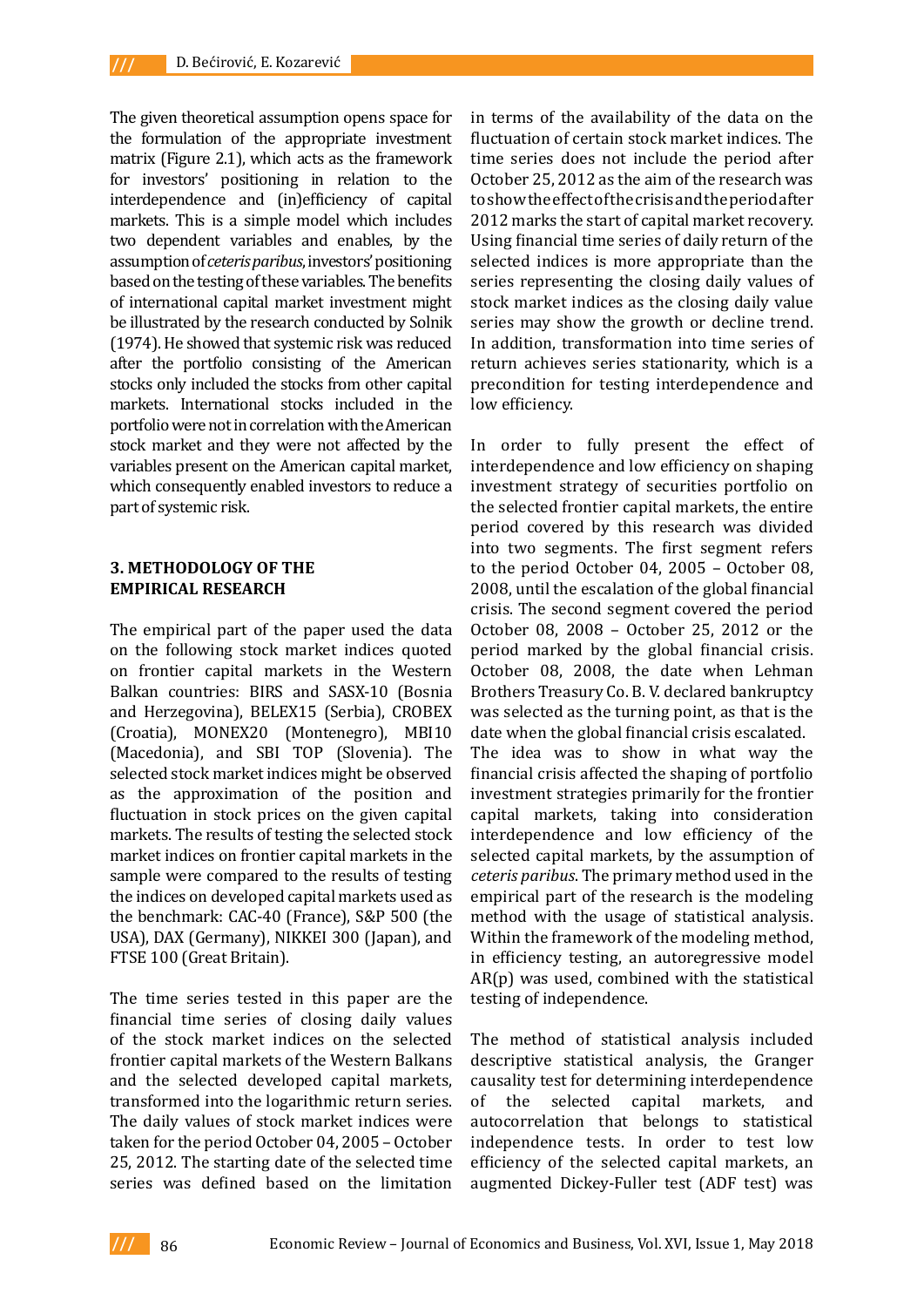used, aimed at determining the stationarity of financial time series.

# **4. DISCUSSION AND INTERPRETATION OF THE RESULTS**

The first step in the interpretation of the research results refers to the descriptive statistical analysis. Table 4.1 shows the results of the descriptive statistical analysis referring to the period prior to the escalation of the financial crisis, while Table 4.2 presents the parameters of the descriptive statistical analysis for the period after the financial crisis escalated.

In the period after the financial crisis escalated, the average daily returns of stock market indices for all the selected frontier capital markets had negative values. In the period prior to the crisis escalation, CROBEX, SBI TOP, MONEX20, and MBI10 indices registered a positive average daily return. Hence, it is evident that the exogenous shock, by the assumption of *ceteris paribus*, reduced the average daily returns of the stock market indices on the selected frontier capital markets in the Western Balkans.

# **4.1. Results of Testing Interdependence and Correlation Among the Capital Markets in the Western Balkan countries**

Testing interdependence and efficiency of capital markets is preceded by testing the stationarity of the selected financial time series by using the ADF test for examining the presence

| <b>Indices</b>    |            | <b>Parameters</b> |                |                |           |                 |                 |             |                    |  |  |  |  |
|-------------------|------------|-------------------|----------------|----------------|-----------|-----------------|-----------------|-------------|--------------------|--|--|--|--|
|                   | Mean       | Median            | <b>Maximum</b> | <b>Minimum</b> | Std. Dev. | <b>Skewness</b> | <b>Kurtosis</b> | Jarque-Bera | <b>Probability</b> |  |  |  |  |
| <b>SASX-10</b>    | $-0.00021$ | 0.00000           | 0.08198        | $-0.08840$     | 0.01688   | $-0.10653$      | 7.82771         | 719.0516    | 0.000000           |  |  |  |  |
| <b>BIRS</b>       | $-0.00005$ | $-0.00008$        | 0.07319        | $-0.05009$     | 0.01295   | 0.34290         | 6.37042         | 356.8724    | 0.000000           |  |  |  |  |
| <b>CROBEX</b>     | 0.00030    | 0.00054           | 0.07610        | $-0.06615$     | 0.01230   | $-0.36859$      | 8.01542         | 801.9894    | 0.000000           |  |  |  |  |
| <b>BELEX15</b>    | $-0.00029$ | 0.00009           | 0.12158        | $-0.10861$     | 0.01556   | $-0.02583$      | 16.95852        | 6138.223    | 0.000000           |  |  |  |  |
| <b>MONEX20</b>    | 0.00088    | 0.00012           | 0.09670        | $-0.06739$     | 0.01845   | 0.55608         | 6.34115         | 382.3391    | 0.000000           |  |  |  |  |
| <b>SBITOP</b>     | 0.00051    | 0.00045           | 0.06753        | $-0.06637$     | 0.01254   | $-0.12471$      | 8.33789         | 386.4038    | 0.000000           |  |  |  |  |
| <b>MBI10</b>      | 0.00058    | 0.00030           | 0.05651        | $-0.08769$     | 0.01586   | $-0.23444$      | 7.64513         | 673.2715    | 0.000000           |  |  |  |  |
| $CAC-40$          | $-0.00029$ | 0.00043           | 0.08868        | $-0.09472$     | 0.01295   | $-0.44766$      | 11.05109        | 2099.894    | 0.000000           |  |  |  |  |
| <b>S&amp;P500</b> | $-0.00026$ | 0.00079           | 0.05272        | $-0.09200$     | 0.01150   | $-1.03375$      | 11.28327        | 2298.824    | 0.000000           |  |  |  |  |
| <b>DAX</b>        | 0.00005    | 0.00077           | 0.05761        | $-0.07434$     | 0.01176   | $-0.69185$      | 8.38581         | 1011.393    | 0.000000           |  |  |  |  |
| NIKKEI300         | $-0.00041$ | 0.00000           | 0.04910        | $-0.09728$     | 0.01413   | $-0.66623$      | 6.64410         | 482.3840    | 0.000000           |  |  |  |  |
| <b>FTSE100</b>    | $-0.00023$ | 0.00000           | 0.08459        | $-0.08178$     | 0.01221   | $-0.24433$      | 9.99835         | 1558.497    | 0.000000           |  |  |  |  |

Table 4.1. Basic parameters of descriptive statistical analysis prior to the escalation of the financial crisis

Source: Authors based on the data available on the official websites of the selected stock market indices

| Table 4.2. Basic parameters of descriptive statistical analysis after to the escalation of the financial crisis |  |
|-----------------------------------------------------------------------------------------------------------------|--|
|-----------------------------------------------------------------------------------------------------------------|--|

| <b>Indices</b>    | <b>Parameters</b> |               |                |                |           |                 |                 |             |             |  |  |  |
|-------------------|-------------------|---------------|----------------|----------------|-----------|-----------------|-----------------|-------------|-------------|--|--|--|
|                   | Mean              | <b>Median</b> | <b>Maximum</b> | <b>Minimum</b> | Std. Dev. | <b>Skewness</b> | <b>Kurtosis</b> | Jarque-Bera | Probability |  |  |  |
| <b>SASX-10</b>    | $-0.00066$        | $-0.00037$    | 0.08757        | $-0.06940$     | 0.01300   | 0.55783         | 10.1195         | 2196.265    | 0.000000    |  |  |  |
| <b>BIRS</b>       | $-0.00004$        | 0.00000       | 0.03842        | $-0.03644$     | 0.00724   | $-0.08766$      | 7.0399          | 348.8362    | 0.000000    |  |  |  |
| <b>CROBEX</b>     | $-0.00040$        | $-0.00010$    | 0.14779        | $-0.10764$     | 0.01606   | 0.13937         | 16.9885         | 8270.704    | 0.000000    |  |  |  |
| <b>BELEX15</b>    | $-0.00052$        | $-0.00078$    | 0.12034        | $-0.09635$     | 0.01532   | 0.32624         | 12.1015         | 3628.897    | 0.000000    |  |  |  |
| <b>MONEX20</b>    | $-0.00044$        | $-0.00073$    | 0.11286        | $-0.09708$     | 0.01660   | 0.80436         | 12.6802         | 4024.280    | 0.000000    |  |  |  |
| <b>SBITOP</b>     | $-0.00076$        | $-0.00060$    | 0.08358        | $-0.08431$     | 0.01249   | $-0.65990$      | 11.3578         | 3027.840    | 0.000000    |  |  |  |
| <b>MBI10</b>      | $-0.00082$        | $-0.00084$    | 0.06610        | $-0.10283$     | 0.01430   | $-0.57688$      | 12.1215         | 3494.057    | 0.000000    |  |  |  |
| $CAC-40$          | $-0.00009$        | 0.00003       | 0.10957        | $-0.08048$     | 0.01826   | 0.19702         | 7.3397          | 823.6056    | 0.000000    |  |  |  |
| <b>S&amp;P500</b> | 0.00034           | 0.00083       | 0.10798        | $-0.09470$     | 0.01661   | $-0.11292$      | 10.4844         | 2387.528    | 0.000000    |  |  |  |
| <b>DAX</b>        | 0.00029           | 0.00070       | 0.10798        | $-0.07270$     | 0.01760   | 0.23133         | 7.9562          | 1073.707    | 0.000000    |  |  |  |
| NIKKEI300         | $-0.00027$        | 0.00000       | 0.12951        | $-0.10269$     | 0.01628   | $-0.32888$      | 13.1618         | 4411.380    | 0.000000    |  |  |  |
| <b>FTSE100</b>    | 0.00023           | 0.00035       | 0.09384        | $-0.09255$     | 0.01485   | $-0.07118$      | 9.2448          | 1663.153    | 0.000000    |  |  |  |

Source: Authors based on the data available on the official websites of the selected stock market indices

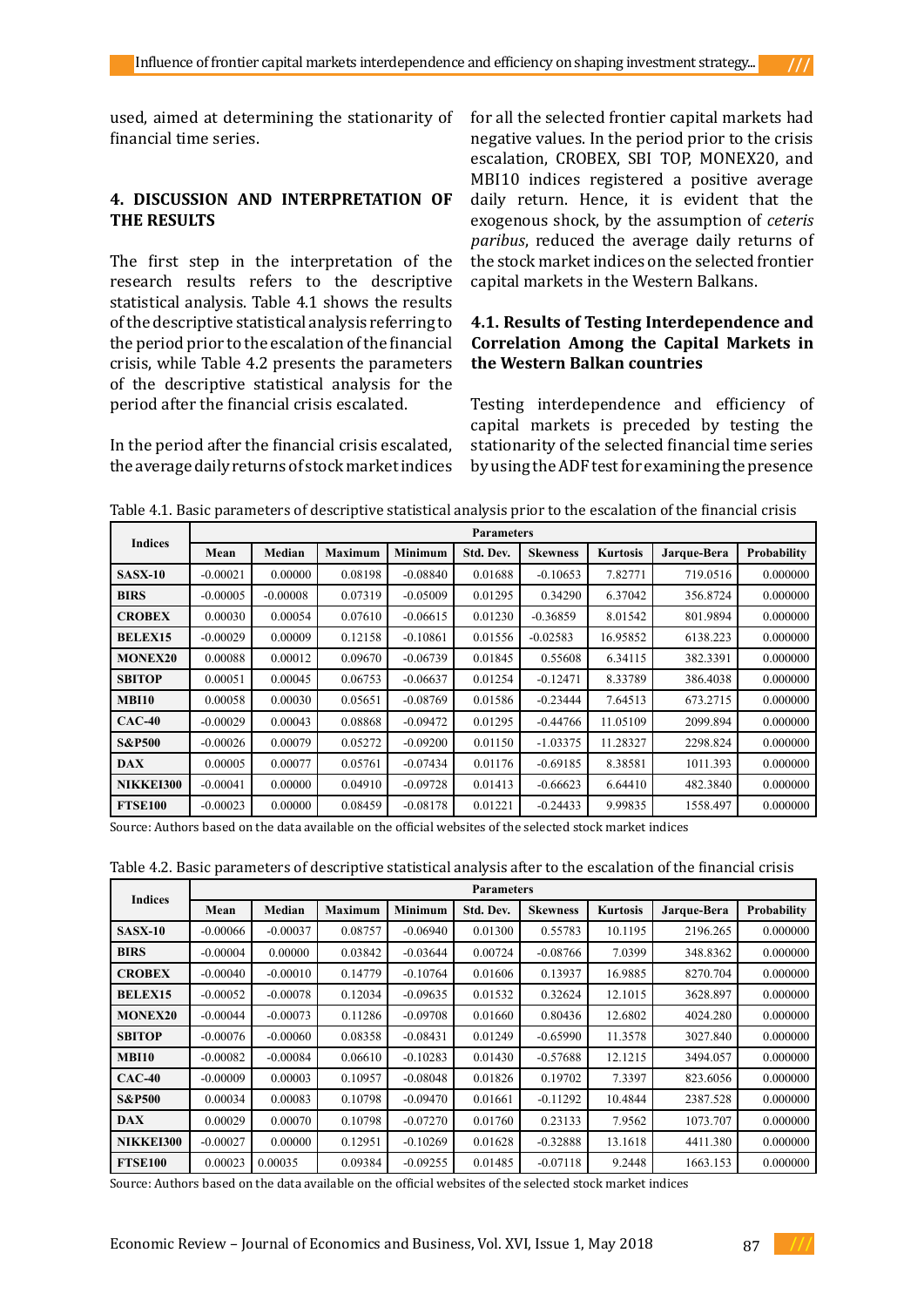of the unit root in financial time series. The analysis of the results of the ADF test of the unit root for the two selected segments (before and after the escalation of the financial crisis) shows that the values of the ADF test for the observed stock market indices are in all cases lower than the critical values of the test for the significance levels of 1%, 5%, and 10% (see Appendix 1 and 2). This leads to the conclusion that the null hypothesis is rejected for all these indices and the alternative hypothesis is accepted which

states that the tested financial time series are stationary.

Following the testing of financial time series stationarity, the next step in analyzing interdependence of capital markets is to test the correlation of the selected stock market indices, whereby the tested financial time series of daily returns of stock market indices are organized and matched by dates.

Table 4.3. Correlation matrix of daily returns prior to the escalation of the financial crisis

| Indices.                 | BELEX15 | <b>BIRS</b> | CAC40    | <b>CROBEX</b> | <b>DAX</b>         | FTSE 100   | MB110    |            | MONE(20 NIKKE) 300                                                              | <b>S&amp;P 500</b> | <b>SASX-10</b> | <b>SBITOP</b>        |
|--------------------------|---------|-------------|----------|---------------|--------------------|------------|----------|------------|---------------------------------------------------------------------------------|--------------------|----------------|----------------------|
| BELEX15                  |         | 010643**    | 0.09535* | 0.13750**     | 0.10663**          | 0068635    | 0.045433 | 0.042962   | 0.057607                                                                        | 0.004304           | 0.056366       | 0.011821             |
| <b>BIRS</b>              |         | ı           | 0.004335 | 0.067636      | 0.018123           | -0.022626  | 0.08369* | 0.08912*   | $-0.004314$                                                                     | $-0.014177$        | 0.34409 **     | 0.09557*             |
| $CK-40$                  |         |             | 1        |               | 0.40457** 0.9243** | 0.85066 ** | 0.030956 |            | 0.046641 0.36933** 0.4733**                                                     |                    | 0.001315       | 0.15709**            |
| <b>CROBEX</b>            |         |             |          | 1             |                    |            |          |            | 0.40113** 0.41271** 0.18776** 0.17610** 0.31732** 0.12950** 0.13917** 0.28565** |                    |                |                      |
| <b>DAX</b>               |         |             |          |               | ٠                  | 0.775 38** | 0.030271 | 0.08.889'' |                                                                                 | 033861" 0.45781"   | 0.016509       | 0.14492**            |
| <b>FTSE 100</b>          |         |             |          |               |                    | ٠          | 0.062661 | 0.08704*   | 0.31029** 0.43385**                                                             |                    |                | 0.012473 0.13469**   |
| <b>MBILD</b>             |         |             |          |               |                    |            | ÷        | 0.13940**  | 0.026035                                                                        | 0.09402*           | 0.068161       | 0.13260**            |
| MONEI20                  |         |             |          |               |                    |            |          |            | 0.038795                                                                        | 0.038382           |                | 021601 ** 0.15674 ** |
| <b><i>NIKKEL1300</i></b> |         |             |          |               |                    |            |          |            | ٠                                                                               | 0.08909*           | $-0.010182$    | $0.25642**$          |
| <b>S&amp;P 500</b>       |         |             |          |               |                    |            |          |            |                                                                                 | $\mathbf{1}$       | $-0.055324$    | 0.066305             |
| <b>SA SX-10</b>          |         |             |          |               |                    |            |          |            |                                                                                 |                    |                | 0.10794**            |
| SBI TOP                  |         |             |          |               |                    |            |          |            |                                                                                 |                    |                |                      |

Note: \*\* Correlation is significant for the level of 1% (two tailed test)

\* Correlation is significant for the level of 5% (two tailed test)

Source: Authors based on the data available on the official websites of the selected stock market indices

| Table 4.4. Correlation matrix of daily returns after the escalation of the financial crisis |  |
|---------------------------------------------------------------------------------------------|--|
|---------------------------------------------------------------------------------------------|--|

| Indices        | BELEXIS | <b>BIRS</b> | CAC40     | <b>CROBEK</b> | DAX.                                   | <b>FTSE 100</b> | <b>MB/10</b> |             | MONEX20 NIKKE1300 S&P 500                                           |                                | <b>SASX-10</b> | SBITOP                                                                          |
|----------------|---------|-------------|-----------|---------------|----------------------------------------|-----------------|--------------|-------------|---------------------------------------------------------------------|--------------------------------|----------------|---------------------------------------------------------------------------------|
| BELEX15        |         | $0.10235**$ | -0.000271 | $0.08721*$    | 0.013522                               | -0.020437       | $0.09875***$ | 0.23706 **  | $-0.008702$                                                         | 0.018005                       | $0.16230**$    | $0.08376*$                                                                      |
| <b>BRS</b>     |         | ı           | 0.07791*  | 0.17937**     | 0.063976                               | 0.08100*        | 0.07912*     |             | 0.17896" 0.21489"                                                   | $-0.023489$                    |                | 0.10994" 0.26949"*                                                              |
| $CAC-40$       |         |             | ٠         |               | 0.51035** 0.90972** 0.91398** 0.2229** |                 |              |             | 0.005450 0.32157** 0.57836**                                        |                                | 0.08300*       | 0.28276**                                                                       |
| <b>CROBDX</b>  |         |             |           | ı             |                                        |                 |              |             |                                                                     |                                |                | 0.52761** 0.52052** 0.30789** 0.17750** 0.33218** 0.37605** 0.18847** 0.33205** |
| DAX            |         |             |           |               |                                        |                 |              |             | 0.87332** 0.21079** 0.08957* 0.29701** 0.82786** 0.07942* 0.25385** |                                |                |                                                                                 |
| FTSE 100       |         |             |           |               |                                        | ÷.              | $0.23669***$ | 0.09066 *** |                                                                     | 0.33414 ** 0.55740 ** 0.07098* |                | $0.28582**$                                                                     |
| MBILD          |         |             |           |               |                                        |                 |              | $0.07138*$  |                                                                     |                                |                | 0.18359** 0.16029** 0.09060** 0.19771**                                         |
| MONEX20        |         |             |           |               |                                        |                 |              | $-1$        | 0.12861**                                                           | 0051214                        |                | 0.13854** 0.19316**                                                             |
| NIKKEI 300     |         |             |           |               |                                        |                 |              |             | ٠                                                                   | 0.005947                       |                | 0.16625 ** 0.46071**                                                            |
| S&P 500        |         |             |           |               |                                        |                 |              |             |                                                                     |                                | 0.08631*       | 0.055515                                                                        |
| <b>SASK-10</b> |         |             |           |               |                                        |                 |              |             |                                                                     |                                |                | 0.19083**                                                                       |
| SBI TOP        |         |             |           |               |                                        |                 |              |             |                                                                     |                                |                |                                                                                 |

Note: \*\* Correlation is significant for the level of 1% (two tailed test)

\* Correlation is significant for the level of 5% (two tailed test)

Source: Authors based on the data available on the official websites of the selected stock market indices

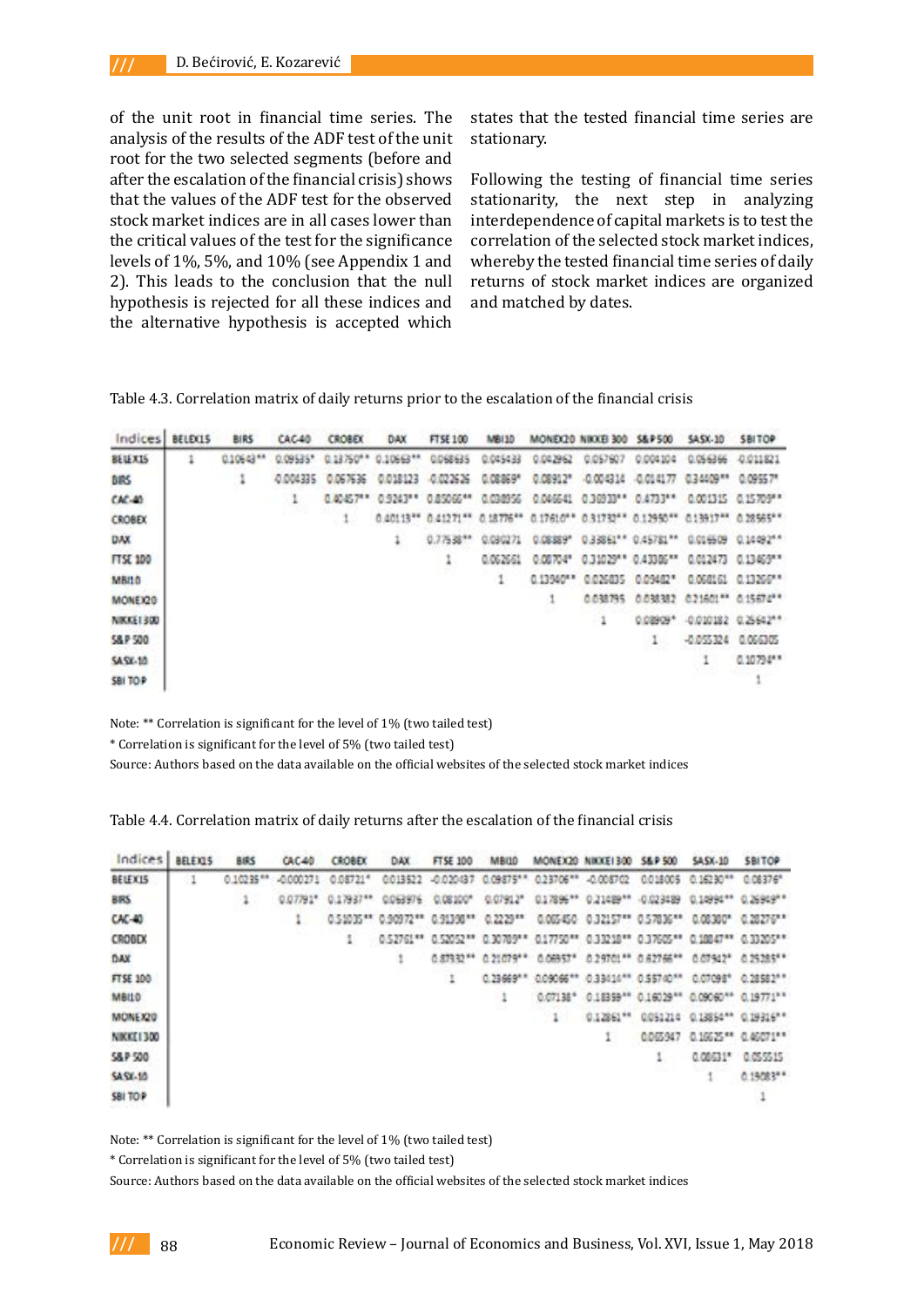Comparative analysis of the given correlation matrices related to the period before and after the escalation of the financial crisis shows that the number of statistically significant correlation coefficients after the escalation of the global financial crisis significantly increased. The analysis of correlation coefficient of the frontier capital market indices compared to benchmark indices of the developed capital market also increased the number of significant correlation coefficient, with the exception of the BELEX15 index, which does not have statistically significant correlations with the developed capital market indices in the period after the escalation of the financial crisis. When observing exposure and values of these significant correlations and comparing the two observed period segments, one can see that correlation coefficients are mainly more expressed in the period after the escalation of the financial crisis. However, in both observed periods, when it comes to the stock market indices of frontier capital markets, there is a poorly expressed correlation.

In order to further analyze the interdependence of the selected frontier capital markets, the Granger causality test was made. The null hypothesis was tested that *x* "Granger does not cause" *y*. In case the null hypothesis is rejected (if  $p < \alpha$ , with the significance level of 5%), the alternative hypothesis is that the *x* variable "Granger-causes" the *y* variable (Granger, 1969). Complete detailed results of the Granger causality test are given in Table 4.5.

Table 4.5. Overview of the Granger-caused correlations between the stock market indices

| Indices        | BEFORE THE ESCALATION OF THE CRISIS                                                                                                                                                                                                                                                                                                                    | AFTER THE ESCALATION OF THE CRISIS                                                                                                                                                                                                                                                                                                                                                                                       |
|----------------|--------------------------------------------------------------------------------------------------------------------------------------------------------------------------------------------------------------------------------------------------------------------------------------------------------------------------------------------------------|--------------------------------------------------------------------------------------------------------------------------------------------------------------------------------------------------------------------------------------------------------------------------------------------------------------------------------------------------------------------------------------------------------------------------|
| <b>SASX-10</b> | BELEX15 and SASX-10 (interdependence), BIRS and SASX-<br>10 (interdependence), CAC-40 "Granger-causes" SASX-10,<br>CROBEX and SASX-10 (interdependence), DAX and SASX-<br>10 (interdependence), FTSE 100 "Granger-causes" SASX-10,<br>MBI10 and SASX-10 (interdependence), S&P 500 "Granger-<br>causes" SASX-10, SBI TOP and SASX-10 (interdependence) | BELEX15 and SASX-10 (interdependence), BIRS "Granger causes"<br>SASX-10, CAC-40 and SASX-10 (interdependence), CROBEX and<br>SASX-10 (interdependence), DAX and SASX-10 (interdependence),<br>FTSE 100 and SASX-10 (interdependence), MBI10 "Granger-<br>causes" SASX-10, NIKKEI 300 and SASX-10 (interdependence),<br>S&P 500 and SASX-10 (interdependence), SBI TOP and SASX-10<br>(interdependence)                   |
| <b>BIRS</b>    | MBI10 and BIRS (interdependence), MONEX20 and BIRS<br>(interdependence), NIKKEI 300 "Granger-causes" BIRS,<br>SASX-10 and BIRS (interdependence)                                                                                                                                                                                                       | BELEX15 and BIRS (interdependence), CAC-40 "Granger causes"<br>BIRS, CROBEX and BIRS (interdependence), DAX and BIRS<br>(interdependence), FTSE 100 and BIRS interdependence), MBI10<br>"Granger-causes" BIRS, MONEX20 "Granger-causes" BIRS,<br>NIKKEI 300 and BIRS (interdependence), S&P 500 and BIRS<br>(interdependence), SBI TOP "Granger-causes" BIRS                                                             |
| <b>CROBEX</b>  | BIRS "Granger-causes" CROBEX, MBI10 "Granger-causes"<br>CROBEX, S&P 500 and CROBEX (interdependence),<br>SASX-10 and CROBEX (interdependence)                                                                                                                                                                                                          | BIRS and CROBEX (interdependence), MBI10 and CROBEX<br>(interdependence), NIKKEI 300 and CROBEX (interdependence),<br>S&P 500 and CROBEX (interdependence), SASX-10 and CROBEX<br>(interdependence), SBI TOP and CROBEX (interdependence)                                                                                                                                                                                |
| <b>BELEX15</b> | BIRS "Granger-causes" BELEX15, CAC-40 "Granger causes"<br>BELEX15, CROBEX "Granger-causes" BELEX15, FTSE<br>100 "Granger-causes" BELEX15, MBI 10 "Granger-causes"<br>BELEX15, MONEX20 "Granger-causes" BELEX15, SASX-<br>10 and BELEX15 (interdependence), SBI TOP "Granger-<br>causes" BELEX15                                                        | BIRS and BELEX15 (interdependence), CAC-40 "Granger-<br>causes" BELEX15, CROBEX "Granger-causes" BELEX15,<br>DAX and BELEX15 (interdependence), FTSE 100<br>"Granger-causes" BELEX15, MBI 10 "Granger-causes"<br>BELEX15, MONEX20 "Granger-causes" BELEX15,<br>NIKKEI 300 "Granger-causes" BELEX15, S&P 500 and BELEX15<br>(interdependence), SASX-10 and BELEX15 (interdependence), SBI<br>TOP "Granger-causes" BELEX15 |
| <b>MONEX20</b> | BIRS and MONEX20 (interdependence), CAC-40<br>"Granger-causes" MONEX20, CROBEX "Granger-<br>causes" MONEX20, MBI10 "Granger-causes" MONEX20,<br>S&P 500 "Granger-causes" MONEX20,<br>SBI TOP "Granger-causes" MONEX20                                                                                                                                  | CROBEX "Granger-causes" MONEX20, NIKKEI 300 "Granger-<br>causes" MONEX20                                                                                                                                                                                                                                                                                                                                                 |
| <b>SBI TOP</b> | CAC-40 "Granger-causes" SBI TOP, CROBEX "Granger-<br>causes" SBI TOP, DAX "Granger-causes" SBI TOP, FTSE<br>100 "Granger-causes" SBI TOP, MBI10 "Granger-causes"<br>SBI TOP, NIKKEI 300 "Granger-causes" SBI TOP, S&P<br>500 "Granger-causes" SBI TOP, SASX-10 and SBI TOP<br>(interdependence)                                                        | CAC-40 "Granger-causes" SBI TOP, CROBEX and SBI TOP<br>(interdependence), DAX and SBI TOP (interdependence), FTSE<br>100 "Granger-causes" SBI TOP, MBI10 "Granger-causes" SBI TOP,<br>NIKKEI 300 "Granger-causes" SBI TOP, S&P 500 "Granger-causes"<br>SBI TOP, SASX-10 and SBI TOP (interdependence)                                                                                                                    |
| <b>MBI10</b>   | BIRS and MBI10 (interdependence), SASX-10 and MBI10<br>(interdependence)                                                                                                                                                                                                                                                                               | CAC-40 "Granger causes" MBI10, CROBEX and MBI 10<br>(interdependence), DAX "Granger-causes" MBI10, S&P 500<br>"Granger-causes" MBI10                                                                                                                                                                                                                                                                                     |
| $CAC-40$       | MBI10 "Granger-causes" CAC-40, S&P 500 and CAC-40<br>(interdependence)                                                                                                                                                                                                                                                                                 | CROBEX "Granger-causes" CAC-40, DAX "Granger-causes"<br>CAC-40, NIKKEI 300 and CAC-40 (interdependence), S&P<br>500 and CAC-40 (interdependence), SASX-10 and CAC-40<br>(interdependence)                                                                                                                                                                                                                                |

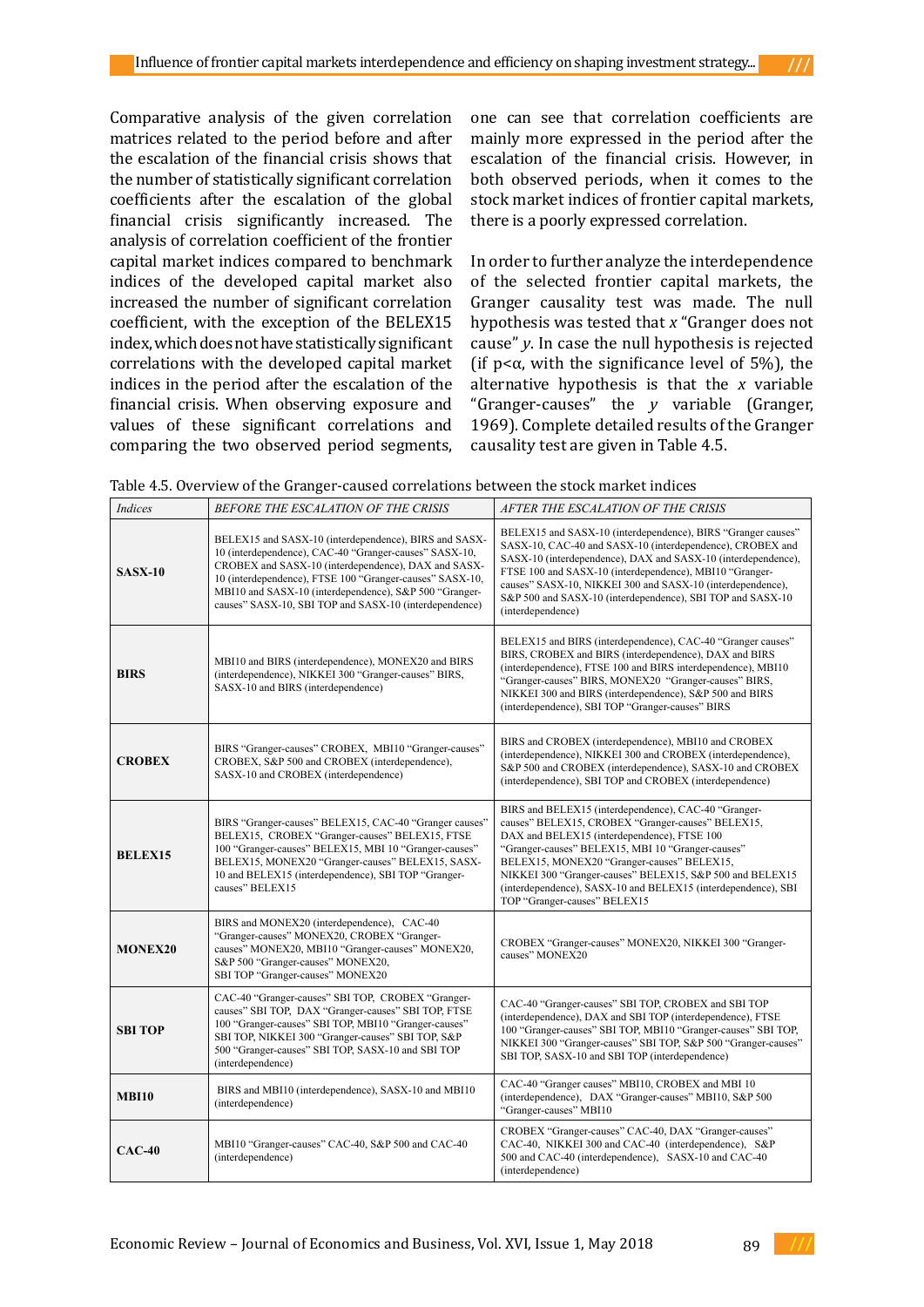| <b>S&amp;P 500</b> | BIRS "Granger-causes" S&P 500, CAC-40 and S&P<br>500 (interdependence), CROBEX and S&P 500<br>(interdependence), DAX and S&P 500 (interdependence),<br>FTSE 100 and S&P 500 (interdependence) | BELEX15 and S&P 500 (interdependence). BIRS and S&P 500<br>(interdependence), CAC-40 and S&P 500 (interdependence),<br>CROBEX and S&P 500 (interdependence), DAX and S&P 500<br>(interdependence), FTSE 100 and S&P 500 (interdependence),<br>NIKKEI 300 and S&P 500 (interdependence), SASX-10 and S&P<br>500 (interdependence)               |
|--------------------|-----------------------------------------------------------------------------------------------------------------------------------------------------------------------------------------------|------------------------------------------------------------------------------------------------------------------------------------------------------------------------------------------------------------------------------------------------------------------------------------------------------------------------------------------------|
| <b>DAX</b>         | BIRS "Granger-causes" DAX, FTSE 100 "Granger-causes"<br>DAX, MBI10 "Granger causes" DAX, S&P 500 and DAX<br>(interdependence), SASX-10 and DAX (interdependence)                              | BELEX15 and DAX (interdependence), BIRS and DAX<br>(interdependence), CROBEX "Granger causes" DAX, FTSE 100 and<br>DAX (interdependence), NIKKEI 300 and DAX (interdependence),<br>S&P 500 "Granger-causes" DAX, SASX-10 and DAX<br>(interdependence), SBI TOPI and DAX (interdependence)                                                      |
| <b>NIKKEI 300</b>  | CAC-40 "Granger-causes" NIKKEI 300, DAX "Granger-<br>causes" NIKKEI 300, FTSE 100 "Granger causes" NIKKEI<br>300, S&P 500 "Granger-causes" NIKKEI 300                                         | BIRS and NIKKEI 300 (interdependence), CAC-40 and NIKKEI 300<br>(interdependence), CROBEX and NIKKEI 300 (interdependence),<br>DAX and NIKKEI 300 (interdependence), FTSE 100 and NIKKEI<br>300 (interdependence), MBI10 "Granger-causes" NIKKEI 300,<br>S&P 500 and NIKKEI 300 (interdependence), SASX-10 and NIKKEI<br>300 (interdependence) |
| <b>FTSE 100</b>    | MBI10 "Granger-causes" FTSE 100, S&P 500 and FTSE 100<br>(interdependence)                                                                                                                    | BIRS and FTSE 100 (interdependence), CROBEX "Granger-causes"<br>FTSE 100, DAX and FTSE 100 (interdependence), NIKKEI<br>300 and FTSE 100 (interdependence), S&P 500 and FTSE 100<br>(interdependence), SASX-10 and FTSE 100 (interdependence)                                                                                                  |

Source: Authors based on the data available on the official websites of the selected stock market indices

Based on the comparison of the results for the two segment periods, it is evident that the period after the escalation of the financial crisis increased the number of "Granger-caused" correlations for most of the selected stock market indices. This is particularly interesting and important from the aspect of potential effects of international portfolio diversification in the period after the escalation of the financial crisis or other exogenous shocks on the capital market. In this period, the SASX-10 index is, in terms of Granger, most prominently under the influence of other frontier capital market indices. This index is "Granger-caused" by BIRS, CROBEX, MBI10, and SBI TOP indices. Apart from the SASX-10 index, strongly affected by the indices on other frontier capital markets are the BIRS index ("Granger-caused" by BELEX15, CROBEX, MBI10, MONEX20, and SBI TOP) and the BELEX15 index ("Granger-caused" by BIRS, CROBEX, MBI10, MONEX20, and SBI TOP).

In the period after the escalation of the financial crisis, we registered increased influence of the indices of the developed capital markets on the indices of the frontier capital market. This is evident from the presented results which show that SASX-10, BIRS, BELEX15, and SBI TOP are "Granger-caused" by all the developed capital market indices. In line with the previously stated facts, in the period during the financial crisis the observed developed capital markets also saw the increased number of mutual "Granger-causes".

### **4.2. Tests of Low Efficiency of the Capital Markets in the Western Balkan Countries**

In this paper we use autocorrelation and autoregressive model AR(p) for testing low EMH for the selected frontier capital markets.

The results referring to the period before the escalation of the global financial crisis (Table 4.6) show the values of autocorrelation test or Q statistics, which indicate the rejection of the null hypothesis (stating that autocorrelation equals zero) for all the selected stock market indices on frontier capital markets for the given 5% significance level and for all lags as well as the acceptance of the alternative hypothesis about the existence of autocorrelations significantly different from zero. The rejection of the null hypothesis also means the rejection of the random walk hypothesis and implies the rejection of low efficiency. Looking at the results of autocorrelation for the selected developed capital markets, one can see that in the period before the escalation of the financial crisis almost all stock market indices have the correlation significantly different from zero, with a 5% significance level. For CAC-40, S&P 500, and FTSE 100, autocorrelation is significantly different from zero for all five lags. The only exception is the NIKKEI 300 index for which the null hypothesis is confirmed for all five lags, meaning that the correlation values are not significantly different from zero.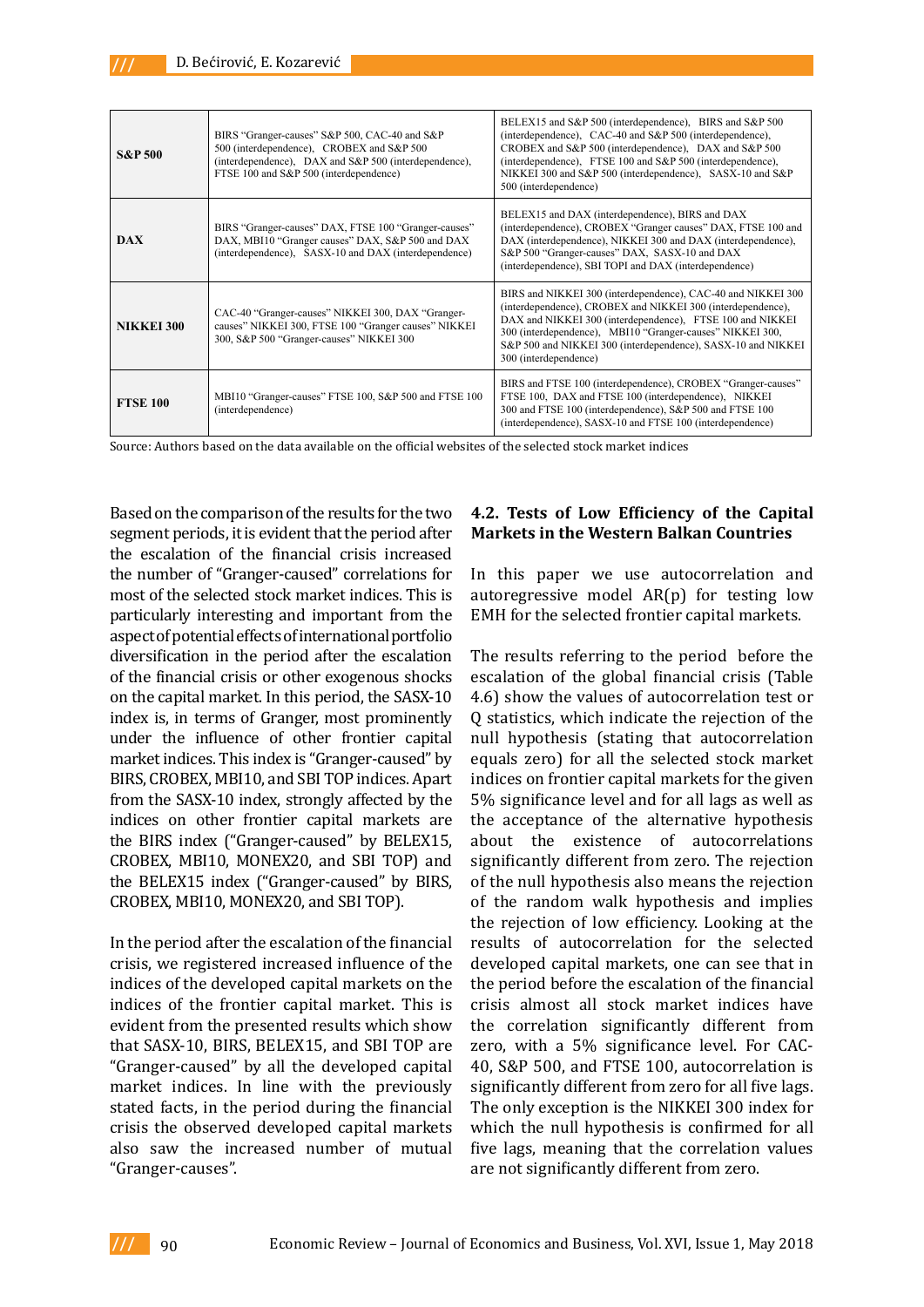|                   | Lag    |       |        |                |        |       |        |       |        |       |  |  |
|-------------------|--------|-------|--------|----------------|--------|-------|--------|-------|--------|-------|--|--|
| <b>Indices</b>    |        |       |        | $\overline{2}$ |        | 3     |        | 4     |        | 5     |  |  |
|                   | O-Stat | p     | O-Stat | p              | O-Stat | p     | O-Stat | p     | O-Stat | p     |  |  |
| <b>SASX-10</b>    | 110.89 | 0.000 | 111.36 | 0.000          | 113.27 | 0.000 | 113.77 | 0.000 | 114.39 | 0.000 |  |  |
| <b>BIRS</b>       | 134.97 | 0.000 | 157.69 | 0.000          | 158.48 | 0.000 | 106.34 | 0.000 | 167.65 | 0.000 |  |  |
| <b>CROBEX</b>     | 14.117 | 0.004 | 16.794 | 0.000          | 20.633 | 0.000 | 21.721 | 0.000 | 32.577 | 0.000 |  |  |
| <b>BELEX15</b>    | 96.703 | 0.000 | 115.74 | 0.000          | 115.97 | 0.000 | 115.97 | 0.000 | 117.61 | 0.000 |  |  |
| <b>MONEX20</b>    | 97.313 | 0.000 | 98.193 | 0.000          | 99.366 | 0.000 | 101.26 | 0.000 | 106.85 | 0.000 |  |  |
| <b>SBITOP</b>     | 64.111 | 0.020 | 66.974 | 0.000          | 70.933 | 0.000 | 71.054 | 0.000 | 71.065 | 0.000 |  |  |
| <b>MBI10</b>      | 163.22 | 0.000 | 16.06  | 0.000          | 171.15 | 0.000 | 172.26 | 0.000 | 172.26 | 0.000 |  |  |
| $CAC-40$          | 20.009 | 0.657 | 20.902 | 0.000          | 21.277 | 0.000 | 21.288 | 0.000 | 21.371 | 0.001 |  |  |
| <b>S&amp;P500</b> | 16.607 | 0.000 | 19.206 | 0.000          | 21.759 | 0.000 | 21.819 | 0.000 | 22.472 | 0.000 |  |  |
| <b>DAX</b>        | 6.1011 | 0.014 | 9.4407 | 0.009          | 9.672  | 0.022 | 9.717  | 0.045 | 10.041 | 0.074 |  |  |
| NIKKEI300         | 0.4161 | 0.519 | 0.7949 | 0.672          | 1.0693 | 0.785 | 1.6955 | 0.792 | 1.9726 | 0.853 |  |  |
| <b>FTSE100</b>    | 17.931 | 0.000 | 17.959 | 0.000          | 19.689 | 0.000 | 19.697 | 0.001 | 20.247 | 0.001 |  |  |

|--|

Source: Authors based on the data available on the official websites of the selected stock market indices

In terms of the autocorrelation test values for the stock market indices on the frontier capital markets for the period after the escalation of the global financial crisis (Table 4.7), it can be concluded that autocorrelation is significantly different from zero for all the indices, which means the rejection of the null hypothesis. In the case of the BIRS index autocorrelation is significantly different from zero only for the second lag (*t-2*) while for the remaining indices this is the case for all five lags.

The results for the period after the escalation of the financial crisis on the selected developed

capital markets indicate the rejection of the null hypothesis for all stock market indices, with the autocorrelation value for the indices CAC-40, DAX, NIKKEI 300, and FTSE 100 being significantly different from zero, starting from the first lag (*t-2*).

It was previously concluded that the testing of low efficiency of the selected capital markets includes autocorrelation and the autoregressive model AR(p). As stated, the autoregressive model AR(p) examines the existence of the statistically significant correlation (different from zero) between the value of the process and the value

|                   | Lag    |              |        |              |        |              |        |              |        |              |  |
|-------------------|--------|--------------|--------|--------------|--------|--------------|--------|--------------|--------|--------------|--|
| <b>Indices</b>    | 1      |              |        | $\mathbf{2}$ |        | 3            |        | 4            |        | 5            |  |
|                   | O-Stat | $\mathbf{p}$ | O-Stat | $\mathbf{p}$ | O-Stat | $\mathbf{p}$ | O-Stat | $\mathbf{p}$ | O-Stat | $\mathbf{p}$ |  |
| <b>SASX-10</b>    | 98.310 | 0.000        | 101.22 | 0.000        | 101.59 | 0.000        | 104.57 | 0.000        | 109.52 | 0.000        |  |
| <b>BIRS</b>       | 3.7171 | 0.054        | 8.1506 | 0.017        | 8.4208 | 0.038        | 9.0973 | 0.059        | 10.726 | 0.057        |  |
| <b>CROBEX</b>     | 8.4546 | 0.004        | 22.246 | 0.000        | 31.035 | 0.000        | 33.318 | 0.000        | 33.629 | 0.000        |  |
| <b>BELEX15</b>    | 80.352 | 0.000        | 96.101 | 0.000        | 96.617 | 0.000        | 98.908 | 0.000        | 99.347 | 0.000        |  |
| <b>MONEX20</b>    | 48.417 | 0.000        | 49.072 | 0.088        | 50.48  | 0.000        | 55.249 | 0.000        | 55.821 | 0.000        |  |
| <b>SBITOP</b>     | 5.4068 | 0.020        | 6.0863 | 0.048        | 6.1377 | 0.105        | 7.3911 | 0.117        | 9.6279 | 0.086        |  |
| <b>MBI10</b>      | 112.33 | 0.000        | 112.33 | 0.000        | 113.6  | 0.000        | 114.68 | 0.000        | 114.77 | 0.000        |  |
| $CAC-40$          | 0.197  | 0.657        | 8.0166 | 0.018        | 14.612 | 0.002        | 16.457 | 0.002        | 19.299 | 0.002        |  |
| <b>S&amp;P500</b> | 12.512 | 0.000        | 19.886 | 0.000        | 20.488 | 0.000        | 20.500 | 0.000        | 26.965 | 0.000        |  |
| <b>DAX</b>        | 0.9561 | 0.328        | 9.6982 | 0.008        | 13.793 | 0.003        | 15.238 | 0.004        | 17.114 | 0.004        |  |
| NIKKEI300         | 0.0372 | 0.847        | 10.322 | 0.006        | 12.227 | 0.007        | 12.402 | 0.015        | 12.504 | 0.028        |  |
| <b>FTSE100</b>    | 0.0023 | 0.961        | 10.727 | 0.005        | 16.833 | 0.001        | 25.303 | 0.000        | 30.522 | 0.000        |  |

Table 4.7. Results of autocorrelation test for the period after the escalation of the financial crisis

Source: Authors based on the data available on the official websites of the selected stock market indices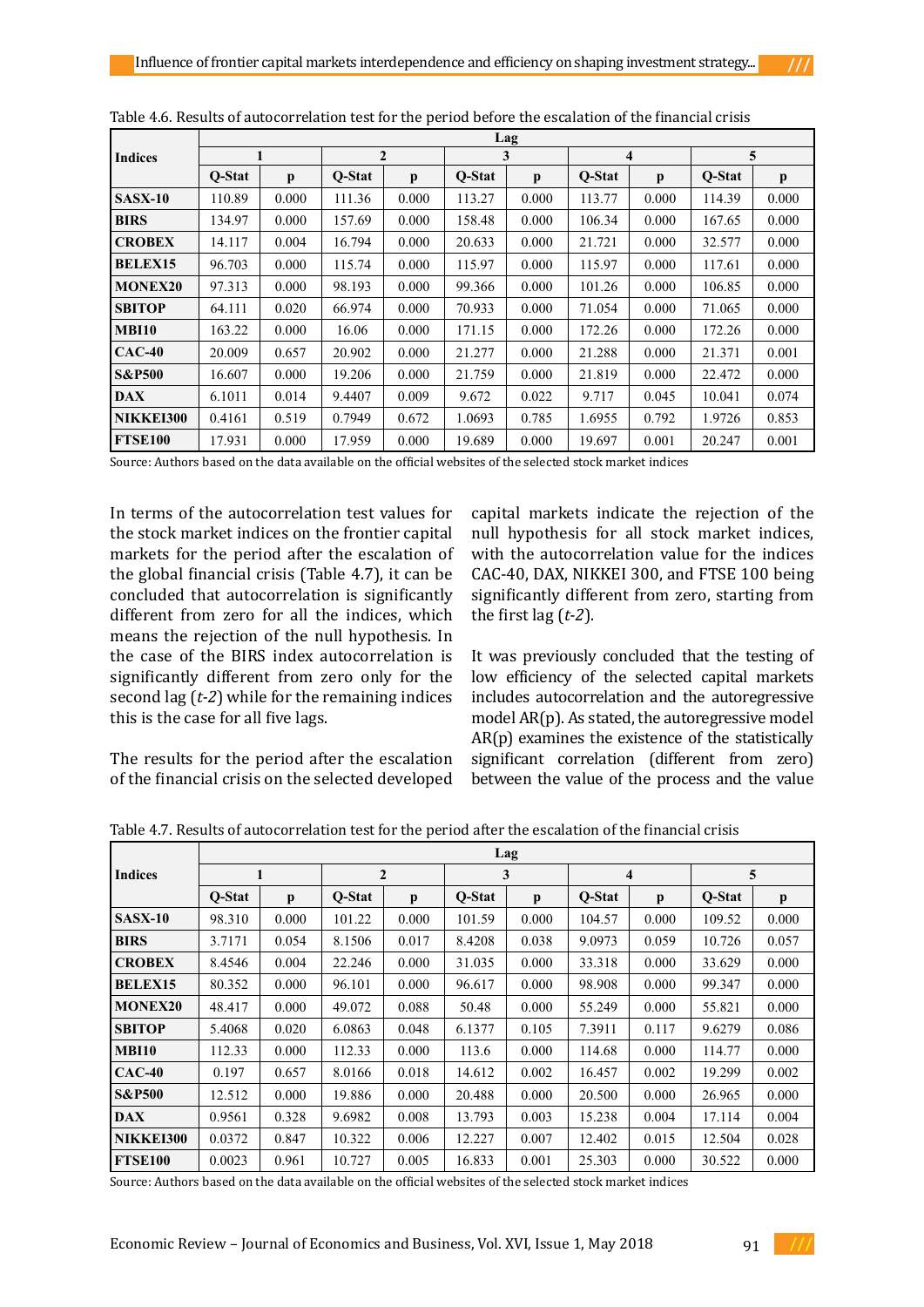of the same variable with time lag. It needs to be mentioned that the aim of this paper was not to formulate the model which would best describe the fluctuation of returns of the selected stock market indices. The AR(p) model is used for examining the opportunities to achieve above average returns based on the information on historical daily returns. The models observed were AR(1), AR(2), AR(3), AR(4), and AR(5). The AR(p) indicators for the period before the escalation of the financial crisis are given in the appendices (Appendix 3). In the period before the escalation of the financial crisis, when only frontier capital markets in the sample are observed, statistically significant autoregression coefficients were identified for all the selected stock market indices and all AR models. The significance level taken into consideration was 5%. If the *p* value is lower than  $α$ , the null hypothesis stating that there are no significant autoregression coefficients, meaning that their value is zero, is rejected for the given significance level.

In terms of stock market indices for developed capital markets, statistically significant autoregression coefficients were identified for the indices CAC-40, S&P 500, DAX, and FTSE 100. On the other hand, significant autoregression coefficients were not identified for the NIKKEI 300 index, which is why the null hypothesis cannot be rejected.

The results of the AR(p) model for the frontier capital markets in the period after the escalation of the financial crisis (Appendix 4) show statistically significant autoregression coefficients (for the 5% significance level) for the indices SASX-10, CROBEX, BELEX15, MONEX20, SBI TOP, and MBI10 and the models AR(1),  $AR(2)$ ,  $AR(3)$ ,  $AR(4)$ , and  $AR(5)$ . It is interesting that no statistically significant autoregression coefficients were identified for the BIRS index for the given significance level and the null hypothesis is not rejected. However, if the 10% significance level is taken, then statistically significant autoregression coefficients are identified for the BIRS index as well.

Unlike the previously analyzed period before the escalation of the global financial crisis, the results of AR(p) model for the indices on developed capital markets after the escalation of the financial crisis indicate the existence of statistically significant autoregression

coefficients for all the observed indices. For the indices CAC-40, DAX, NIKKEI 300, and FTSE 100, significant coefficients were estimated for the models  $AR(2)$ ,  $AR(3)$ ,  $AR(4)$ ,  $AR(5)$ , starting from the second lag (*t-2*), while for the S&P 500 index, the significant autoregression coefficient was estimated for the AR(1) model.

#### **5. CONCLUSION**

The shaping of investment strategy on frontier capital markets is affected by a series of variables. In this paper we focused on the influence of interdependence and low efficiency of frontier capital markets as well as on the influence of the financial crisis on these parameters.

In order to test the interdependence and correlation between the selected capital markets, we used the Granger causality test, while the level of correlation was determined by the appropriate correlation coefficient. The obtained results show the interdependence among the selected frontier capital markets of the Western Balkans although the registered correlation is extremely low. A comparative analysis of the obtained results of the appropriate tests and models in the period before and after the escalation of the financial crisis shows that the period after the escalation of the financial crisis mainly saw the increase in interdependence among the observed capital markets. This is indeed true for the mutual relationship of the capital markets of the Western Balkans as well as in comparison to the selected developed capital markets. This phenomenon of capital market correlation during the crisis being higher than expected is called the "contagion effect". This actually means that in the period of crisis, potential benefits of international diversification based on investment on the observed frontier capital markets are reduced, which is an important input for investors who want to invest in selected capital markets.

The results of testing low efficiency indicate that the frontier capital markets of the Western Balkans cannot confirm low EMH. This is clearly indicated by the results of autocorrelation and autoregressive AR(p) model, which showed statistically significant coefficients of autocorrelation and autoregression. It can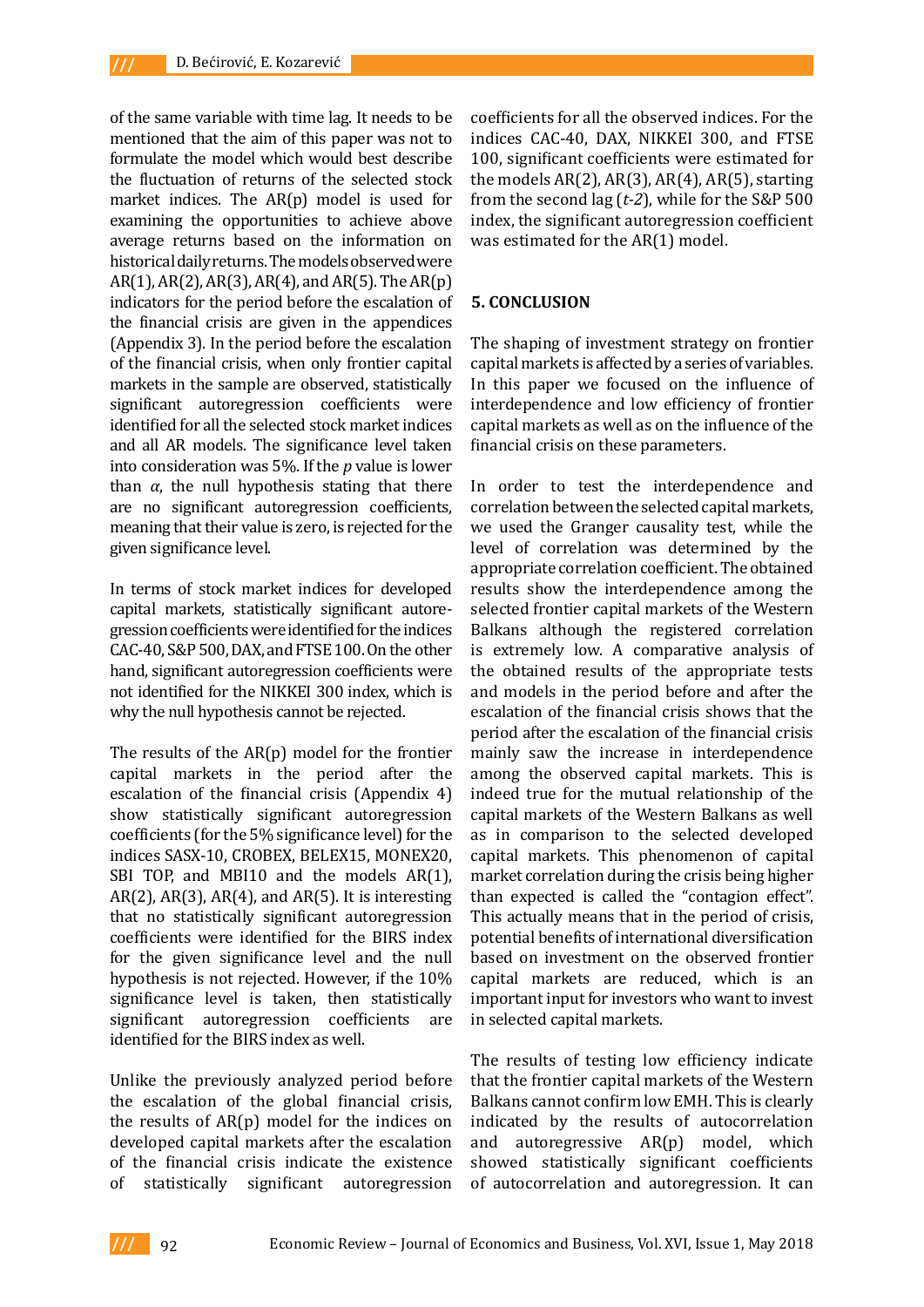be concluded that the period before the crisis is characterized by the expected results. This means that capital markets of the Western Balkans are inefficient while Japanese and German capital markets have low efficiency. The obtained results indicate that after the escalation of the financial crisis all the selected developed capital markets are inefficient, while in the case of frontier capital markets it was revealed that low EMH cannot be rejected for the BIRS index. This can be explained by the fact that the results of testing low efficiency of frontier capital markets are often contradictory, which is conditioned by the characteristics of these markets such as: low market capitalization, asynchronous trading, low liquidity, and short history of trading. These characteristics of frontier capital markets along with the influence of an exogenous shock, such as the financial crisis, explain for the obtained results. The results of the low efficiency test show that, with the condition *ceteris paribus*, investors in the marginal capital markets of the Western Balkans can implement an active investment strategy. By using the methods of technical and fundamental analysis it is possible to identify underestimated or overvalued shares and achieve above-average returns.

### **REFERENCES**

- 1. Bećirović, D., Kozarević, E. & Balić, A. (2017) The Effects of the Financial Crisis on the Securities Markets of Bosnia and Herzegovina: Institutional Investors' Perspective. *5th International Scientific Conference "Economy of Integration" − "The Role of Economic Thought in Modern Environment"*, Tuzla, December 7-9. In: Kozarević, E. & Okičić, J. (*Eds.*), Proceedings, Tuzla: Ekonomski fakultet.
- 2. Brzaković, T. (2005) Proces investiranja i investicione strategije na tržištu kapitala. *Bankarstvo*. 9/10, pp. 30-38.
- 3. Dimitriou, D. & Kenourgios, D. (2012) Opportunities for international portfolio diversification in the Balkans' markets. *International Journal of Economics and Research.* 1(3), pp. 1-12.
- 4. Čondić-Jurkić, I. & Dadić, T. (2008) Investicijski fondovi na hrvatskom tržištu kapitala: Strategije trgovanja i kretanje tržišta. *Zbornik Ekonomskog fakulteta u Zagrebu*. 6, pp. 61-77.
- 5. Fama, E. (1970). Efficient Capital Markets: A Review of Theory and Empirical Work. *Journal of Finance.* 2, pp. 383-417.
- 6. Granger, C. (1969) Investigating Causal Relations by Econometric Models and Crossspectral Methods, *Econometrica.* 37(3), pp. 424- 438.
- 7. Horvath, R. & Petrovski, D. (2012) International Stock Market Integration: Central and South Eastern Europe Compared. William Davidson Institute, Working Paper 1028.
- 8. Kunovac, D. (2011). Asymmetric correlation on the Croatian equity market. *Financial Theory and Practice*. 35(1), pp. 1-24.
- 9. Latković, M. & Barac, Z. (1999) Optimizacija dioničkih portfelja na rubnim tržištima kapitala. [Online]. Available at http://www.phy.pmf. unizg.hr/~laci/art/portfolio.pdf [Accessed: October 20, 2017]
- 10. Nikkinen, J., Piljak, V. & Rothovius, T. (2008) Financial Integration of the European Frontier Emerging Markets. [Online]. Available at http:// economics.soc.uoc.gr/macro/docs/Year/2011/ papers/paper\_3\_124.pdf [Accessed: November 27, 2017]
- 11. Okičić, J. (2011) Ispitivanje uticaja egzogenog šoka na integrisanost tržišta kapitala zemalja Zapadnog Balkana. Z*bornik radova sa Druge međunarodne naučne konferencije Ekonomija integracija.* pp. 517-528.
- 12. Solnik, B. (1974) Why not diversify international rather than domestically? *Financial Analysts Journal.* 30(4), pp. 48-54.
- 13. Tomić, B., Sesar, A. & Džaja, T. (2014) Komparativna analiza europskog tržišta kapitala i Dow Jones Industrial Average indeksa. *Accounting and Management 15th International Scientific and Professional Conference.* pp. 265-283.
- 14. Vizek, M. & Dadić, T. (2006) Integration of Croatian, CEE and EU Equity Markets: Cointegration Approach. *Ekonomski pregled.*  57(9-10), pp. 631-646.
- 15. Zahirović, S. & Okičić, J. (2016) Effects of risk aversion on securities portfolio performance in underdeveloped capital markets: the case of the capital market of Bosnia and Herzegovina. *Economic research - Ekonomska istraživanja.*  29(1), pp. 343-359.

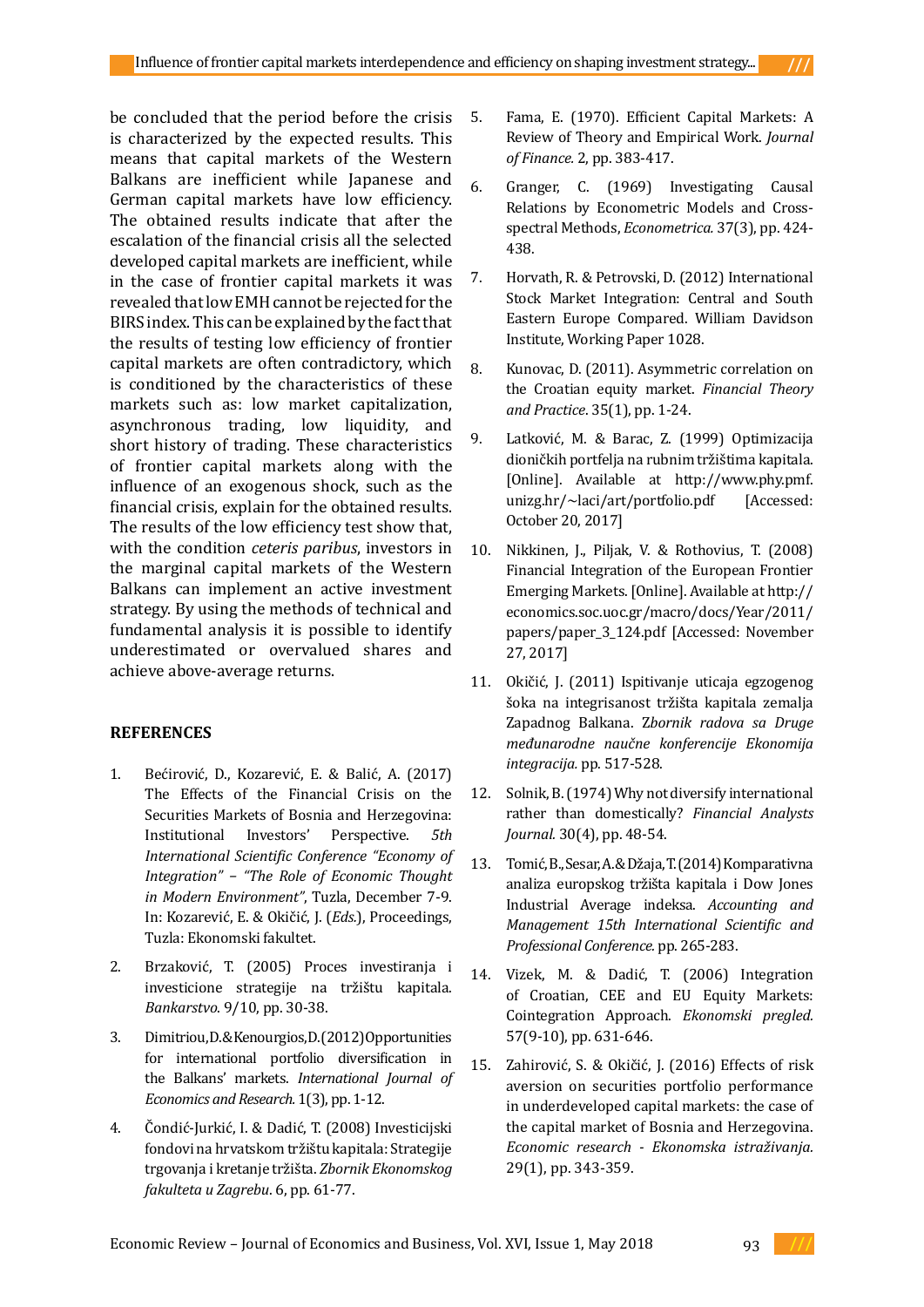- 16. Zahirović, S., Rovčanin, A. & Okičić, J. (2009) Beta Coefficient Analysis on the Capital Market of Bosnia and Herzegovina. *Economic research - Ekonomska istraživanja.* 22(4), pp. 30-39.
- 17. Zaimović, A., Arnaut Berilo, A. & Mustafić, A. (2017) Portfolio Diversification in the South-East European Equity Markets. *The South East European Journal of Economics and Business*. 12(1), pp. 99-108.

# **APPENDICES**

| <b>Indices</b>    | <b>ADF</b> t-value | <b>Test critical</b><br>value $(1\%)$ | <b>Test critical</b><br>value $(5\%)$ | <b>Test critical</b><br>value $(10\%)$ |  |  |
|-------------------|--------------------|---------------------------------------|---------------------------------------|----------------------------------------|--|--|
| <b>SASX-10</b>    | $-17.67618$        | $-3.970553$                           | $-3.415926$                           | $-3.130233$                            |  |  |
| <b>BIRS</b>       | -9.968557          | -3.970867                             | $-3.416079$                           | $-3.130324$                            |  |  |
| <b>CROBEX</b>     | $-9.618202$        | $-3.970435$                           | $-3.415868$                           | $-3.130199$                            |  |  |
| <b>BELEX15</b>    | $-4.122827$        | $-3.970485$                           | $-3.415893$                           | $-3.130213$                            |  |  |
| <b>MONEX20</b>    | $-7.431161$        | $-3.970656$                           | $-3.415976$                           | $-3.130262$                            |  |  |
| <b>SBITOP</b>     | $-19.2716$         | $-3.970451$                           | $-3.415876$                           | $-3.130203$                            |  |  |
| <b>MBI10</b>      | $-16.56719$        | $-3.970519$                           | $-3.415909$                           | $-3.130223$                            |  |  |
| $CAC-40$          | $-32.75149$        | $-3.970031$                           | $-3.415686$                           | $-3.130091$                            |  |  |
| <b>S&amp;P500</b> | $-4.657324$        | $-3.970485$                           | $-3.415893$                           | $-3.130213$                            |  |  |
| <b>DAX</b>        | $-19.29319$        | $-3.969815$                           | $-3.415565$                           | $-3.130019$                            |  |  |
| NIKKEI300         | $-28.48784$        | $-3.970046$                           | $-3.415678$                           | $-3.130086$                            |  |  |
| <b>FTSE100</b>    | $-32.27816$        | -3.970189                             | $-3.415748$                           | $-3.130127$                            |  |  |

Appendix 1. ADF test for the period before the escalation of the crisis

Appendix 2. ADF test for the period after the escalation of the crisis

| <b>Indices</b>    | <b>ADF</b> t-value | <b>Test critical</b><br>value $(1\%)$ | <b>Test critical</b><br>value $(5%)$ | <b>Test critical</b><br>value $(10\%)$ |  |  |
|-------------------|--------------------|---------------------------------------|--------------------------------------|----------------------------------------|--|--|
| <b>SASX-10</b>    | $-9.055668$        | $-3.967224$                           | $-3.414300$                          | $-3.12927$                             |  |  |
| <b>BIRS</b>       | $-5.520171$        | $-3.976554$                           | $-3.418852$                          | $-3.131965$                            |  |  |
| <b>CROBEX</b>     | $-6.195266$        | $-3.967317$                           | $-3.414345$                          | $-3.129297$                            |  |  |
| <b>BELEX15</b>    | $-5.835647$        | $-3.966991$                           | $-3.414186$                          | $-3.129202$                            |  |  |
| <b>MONEX20</b>    | $-7.109179$        | $-3.967393$                           | $-3.414382$                          | $-3.129319$                            |  |  |
| <b>SBITOP</b>     | $-13.69452$        | $-3.96716$                            | $-3.414269$                          | $-3.129251$                            |  |  |
| <b>MBI10</b>      | $-15.87511$        | $-3.967355$                           | $-3.414364$                          | $-3.129308$                            |  |  |
| $CAC-40$          | $-16.08487$        | $-3.966931$                           | $-3.414157$                          | $-3.129185$                            |  |  |
| <b>S&amp;P500</b> | $-10.46542$        | $-3.967178$                           | $-3.414278$                          | $-3.129257$                            |  |  |
| <b>DAX</b>        | -15.58386          | -3.966939                             | $-3.414161$                          | $-3.129187$                            |  |  |
| NIKKEI300         | $-32.5007$         | $-3.967071$                           | $-3 - 414225$                        | $-3.129225$                            |  |  |
| <b>FTSE100</b>    | $-15.70298$        | -3.967088                             | $-3.414234$                          | $-3.12923$                             |  |  |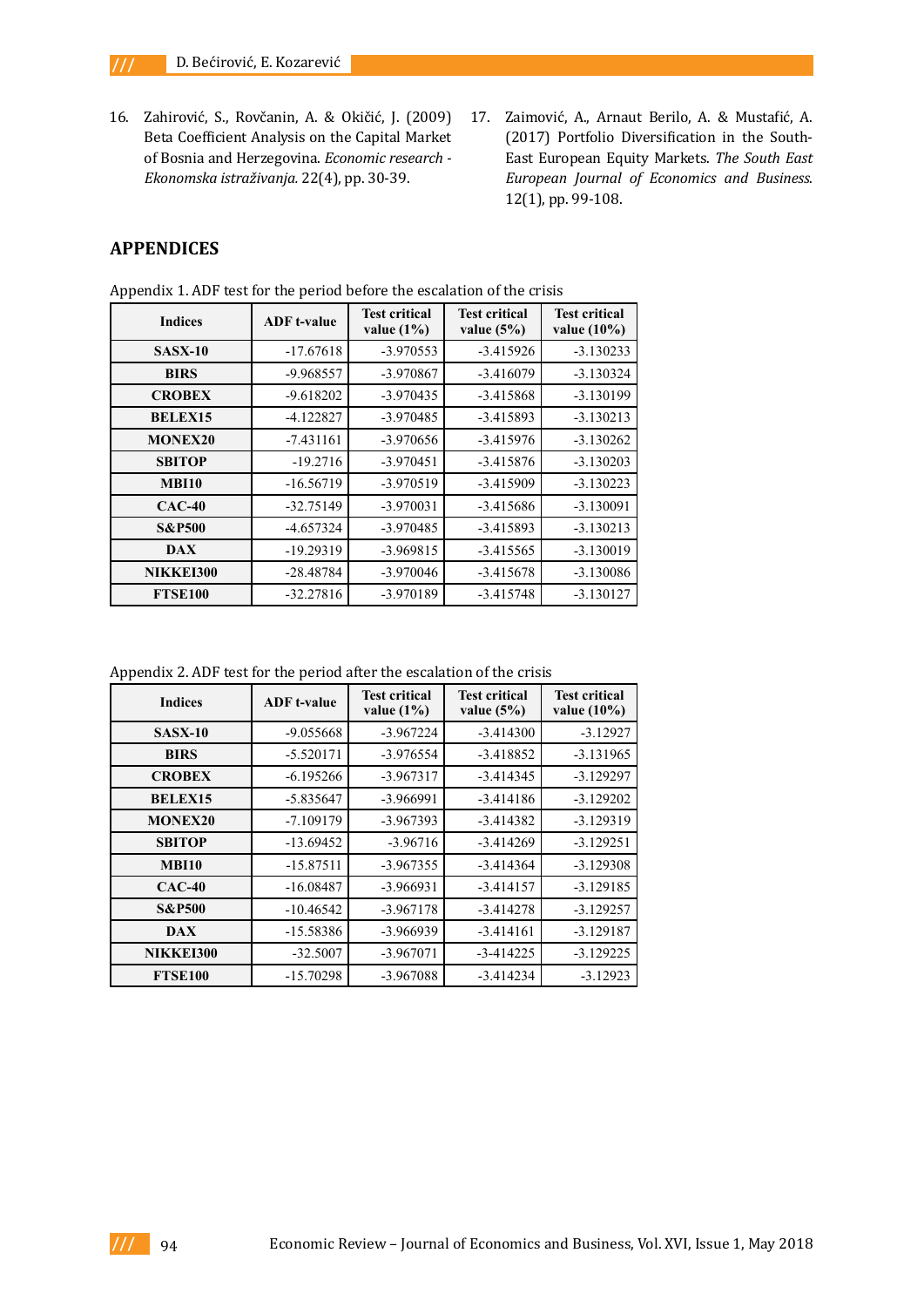| 7 |  |  |
|---|--|--|

|  | Appendix 3. Autoregressive model AR(p) (period before the escalation of the crisis) |  |  |  |  |
|--|-------------------------------------------------------------------------------------|--|--|--|--|
|--|-------------------------------------------------------------------------------------|--|--|--|--|

| Model     |                  | <b>SASX-10</b> |           | <b>BIRS</b> |           | <b>CROBEX</b> |           | <b>BELEX15</b>     |           | MONEX20           |           | <b>SBITOP</b>   |        |
|-----------|------------------|----------------|-----------|-------------|-----------|---------------|-----------|--------------------|-----------|-------------------|-----------|-----------------|--------|
| Parameter |                  | p value        | Parameter | p value     | Parameter | p value       | Parameter | p value            | Parameter | p value           | Parameter | p value         |        |
| AR(1)     | $r_{t-1}$        | 0.3884         | 0.0000    | 0.4322      | 0.0000    | 0.1397        | 0.0001    | 0.3819             | 0.0000    | 0.3676            | 0.0000    | 0.2850          | 0.0000 |
|           | $r_{t-1}$        | 0.4457         | 0.0000    | 0.4371      | 0.0000    | 0.1342        | 0.0002    | 0.3649             | 0.0000    | 0.4083            | 0.0000    | 0.3444          | 0.0000 |
| AR(2)     | $r_{t-2}$        | $-0.1476$      | 0.0000    | $-0.0114$   | 0.7599    | 0.0478        | 0.2019    | 0.0516             | 0.1736    | $-0.1117$         | 0.0024    | $-0.1607$       | 0.0000 |
|           | $r_{t-1}$        | 0.4449         | 0.0000    | 0.4366      | 0.0000    | 0.1312        | 0.0003    | 0.3709             | 0.0000    | 0.4068            | 0.0000    | 0.3438          | 0.0000 |
| AR(3)     | $r_{t-2}$        | $-0.1453$      | 0.0003    | 0.0098      | 0.8085    | 0.0408        | 0.2793    | 0.0861             | 0.0298    | $-0.1065$         | 0.0075    | $-0.1595$       | 0.0000 |
|           | $r_{t-3}$        | $-0.0050$      | 0.8907    | 0.0487      | 0.1916    | 0.0633        | 0.0916    | $-0.1095$          | 0.0039    | $-0.0127$         | 0.7319    | $-0.0035$       | 0.9234 |
|           | $r_{t-1}$        | 0.4449         | 0.0000    | 0.4401      | 0.0000    | 0.1300        | 0.0004    | 0.3747             | 0.0000    | 0.4074            | 0.0000    | 0.3439          | 0.0000 |
|           | $r_{t-2}$        | $-0.1449$      | 0.0003    | 0.0091      | 0.8222    | 0.0400        | 0.2882    | 0.0828             | 0.0374    | $-0.0969$         | 0.0152    | $-0.1542$       | 0.0000 |
| AR(4)     | $r_{t-3}$        | $-0.0062$      | 0.8786    | $-0.0791$   | 0.0517    | 0.0607        | 0.1077    | $-0.1212$          | 0.0023    | $-0.0484$         | 0.2254    | $-0.0145$       | 0.7097 |
|           | $r_{t-4}$        | 0.0025         | 0.9453    | 0.0697      | 0.0618    | 0.0232        | 0.5371    | 0.0366             | 0.3362    | 0.088             | 0.0177    | 0.0334          | 0.3686 |
|           | $r_{t-1}$        | 0.4448         | 0.0000    | 0.4348      | 0.0000    | 0.1266        | 0.0005    | 0.3725             | 0.0000    | 0.4040            | 0.0000    | 0.3451          | 0.0000 |
|           | $r_{t-2}$        | $-0.1447$      | 0.0002    | 0.0154      | 0.7039    | 0.0325        | 0.3874    | 0.0912             | 0.0225    | $-0.0952$         | 0.0172    | $-0.1546$       | 0.0000 |
| AR(5)     | $r_{t-3}$        | $-0.0005$      | 0.9865    | $-0.0799$   | 0.0488    | 0.0575        | 0.1256    | $-0.1275$          | 0.0014    | $-0.0443$         | 0.2692    | $-0.0196$       | 0.1694 |
|           | $r_{t-4}$        | $-0.1470$      | 0.7072    | 0.0355      | 0.3815    | 0.0102        | 0.7851    | 0.0135             | 0.7344    | 0.0715            | 0.0742    | 0.0443          | 0.2576 |
|           | $r_{t-5}$        | 0.0388         | 0.2929    | 0.0780      | 0.0369    | 0.1157        | 0.0021    | 0.0712             | 0.0613    | 0.0405            | 0.2763    | $-0.0331$       | 0.3734 |
| Parameter |                  | <b>MBI10</b>   |           | $CAC-40$    |           | <b>DAX</b>    |           | <b>S&amp;P 500</b> |           | <b>NIKKEI 300</b> |           | <b>FTSE 100</b> |        |
|           |                  | p value        | Parameter | p value     | Parameter | p value       | Parameter | p value            | Parameter | p value           | Parameter | p value         |        |
| AR(1)     | $r_{t-1}$        | 0.4867         | 0.0000    | $-0.1605$   | 0.0000    | $-0.0880$     | 0.0136    | $-0.1527$          | 0.0000    | $-0.0224$         | 0.5340    | $-0.1529$       | 0.0000 |
|           | $r_{t-1}$        | 0.5783         | 0.0000    | $-0.1590$   | 0.0000    | $-0.0822$     | 0.0216    | $-0.1689$          | 0.0000    | 0.0231            | 0.5226    | $-0.1556$       | 0.0000 |
| AR(2)     | $r_{t-2}$        | $-0.1915$      | 0.0000    | 0.0100      | 0.7887    | 0.0603        | 0.1004    | $-0.0916$          | 0.0145    | $-0.0225$         | 0.5354    | $-0.0182$       | 0.6263 |
|           | $r_{t-1}$        | 0.5728         | 0.0000    | $-0.1588$   | 0.0000    | $-0.0818$     | 0.0226    | $-0.1654$          | 0.0000    | $-0.0236$         | 0.5134    | $-0.1565$       | 0.0000 |
| AR(3)     | $r_{t-2}$        | $-0.1751$      | 0.0000    | 0.0076      | 0.8399    | 0.0596        | 0.1048    | $-0.0847$          | 0.0268    | $-0.0233$         | 0.5220    | $-0.0260$       | 0.4921 |
|           | $r_{t-3}$        | $-0.0289$      | 0.4418    | $-0.0167$   | 0.6565    | $-0.0071$     | 0.8456    | 0.0339             | 0.3681    | $-0.0202$         | 0.5806    | $-0.0533$       | 0.1550 |
|           | $r_{t-1}$        | 0.5742         | 0.0000    | $-0.1590$   | 0.0000    | $-0.0818$     | 0.0227    | $-0.1654$          | 0.0000    | $-0.0230$         | 0.5251    | $-0.1571$       | 0.0000 |
|           | $\mathbf{r}$ t-2 | $-0.1682$      | 0.0000    | 0.0075      | 0.8413    | 0.0596        | 0.1061    | $-0.0852$          | 0.0271    | $-0.0224$         | 0.5391    | $-0.0264$       | 0.0000 |
| AR(4)     | $r_{t-3}$        | $-0.0515$      | 0.2321    | $-0.0181$   | 0.6330    | $-0.0069$     | 0.8500    | 0.0329             | 0.3936    | $-0.0190$         | 0.6035    | $-0.0551$       | 0.1463 |
|           | $\mathbf{r}$ t-4 | 0.0402         | 0.2848    | $-0.0100$   | 0.7887    | 0.0026        | 0.9428    | $-0.0045$          | 0.9049    | 0.0275            | 0.4520    | $-0.0121$       | 0.7460 |
|           | $r_{t-1}$        | 0.5743         | 0.0000    | $-0.1589$   | 0.0000    | $-0.0818$     | 0.0227    | $-0.1648$          | 0.0000    | $-0.0225$         | 0.5346    | $-0.1568$       | 0.0000 |
|           | $r_{t-2}$        | $-0.1684$      | 0.0000    | 0.0077      | 0.8380    | 0.0600        | 0.1041    | $-0.0848$          | 0.0280    | $-0.0227$         | 0.5331    | $-0.0251$       | 0.5077 |
| AR(5)     | $r_{t-3}$        | $-0.0521$      | 0.2316    | $-0.0180$   | 0.6342    | $-0.0081$     | 0.8259    | 0.0378             | 0.3314    | $-0.0195$         | 0.5932    | $-0.0541$       | 0.1541 |
|           | $r_{t-4}$        | 0.0423         | 0.3268    | $-0.0086$   | 0.8197    | 0.0044        | 0.9039    | 0.0035             | 0.9269    | 0.0268            | 0.4648    | $-0.0083$       | 0.8263 |
|           | $r_{t-5}$        | $-0.0036$      | 0.9215    | 0.0101      | 0.7875    | 0.0244        | 0.5076    | 0.0363             | 0.3418    | $-0.0180$         | 0.6236    | 0.0266          | 0.4785 |

| Appendix 4. Autoregressive model AR(p) (period after the escalation of the crisis) |  |
|------------------------------------------------------------------------------------|--|
|------------------------------------------------------------------------------------|--|

| <b>Model</b> |           | <b>SASX-10</b> |           | <b>BIRS</b> |           | <b>CROBEX</b> |           | <b>BELEX15</b> |           | <b>MONEX20</b> |           | <b>SBITOP</b> |        |
|--------------|-----------|----------------|-----------|-------------|-----------|---------------|-----------|----------------|-----------|----------------|-----------|---------------|--------|
| Parameter    |           | p value        | Parameter | p value     | Parameter | p value       | Parameter | p value        | Parameter | p value        | Parameter | p value       |        |
| AR(1)        | $r_{t-1}$ | 0.3123         | 0.0000    | 0.0849      | 0.0546    | 0.0916        | 0.0034    | 0.2775         | 0.0000    | 0.2198         | 0.0000    | 0.0759        | 0.0155 |
|              | $r_{t-1}$ | 0.3269         | 0.0000    | 0.0776      | 0.0791    | 0.1031        | 0.0009    | 0.2635         | 0.0000    | 0.2249         | 0.0000    | 0.0780        | 0.0131 |
| AR(2)        | $r_{t-2}$ | $-0.0466$      | 0.1380    | 0.0861      | 0.0516    | $-0.1254$     | 0.0000    | 0.0503         | 0.1039    | $-0.0234$      | 0.4586    | $-0.0281$     | 0.3702 |
|              | $r_{t-1}$ | 0.3258         | 0.0000    | 0.0769      | 0.0834    | 0.1181        | 0.0001    | 0.2648         | 0.0000    | 0.2258         | 0.0000    | X             | X      |
| AR(3)        | $r_{t-2}$ | $-0.0391$      | 0.2359    | 0.0854      | 0.0544    | $-0.1377$     | 0.0000    | 0.0570         | 0.0749    | $-0.0322$      | 0.3205    | X             | X      |
|              | $r_{t-3}$ | $-0.0227$      | 0.4705    | 0.0085      | 0.8479    | 0.1197        | 0.0001    | $-0.0253$      | 0.4134    | $-0.0389$      | 0.2183    | X             | X      |
|              | $r_{t-1}$ | 0.3249         | 0.0000    | 0.0767      | 0.0845    | 0.1168        | 0.0002    | 0.2659         | 0.0000    | 0.2237         | 0.0000    | 0.0780        | 0.0132 |
|              | $r_{t-2}$ | $-0.0408$      | 0.2173    | 0.0832      | 0.0621    | $-0.1363$     | 0.0000    | 0.0544         | 0.0895    | $-0.0304$      | 0.3479    | $-0.0292$     | 0.3571 |
| AR(4)        | $r_{t-3}$ | $-0.0093$      | 0.7778    | 0.0065      | 0.8840    | 0.1184        | 0.0001    | $-0.0373$      | 0.2441    | 0.0263         | 0.4157    | 0.0023        | 0.9406 |
|              | $r_{t-4}$ | $-0.0411$      | 0.1915    | 0.0261      | 0.5561    | 0.0103        | 0.7413    | 0.0452         | 0.1442    | 0.0556         | 0.0784    | $-0.0321$     | 0.3078 |
|              | $r_{t-1}$ | 0.3232         | 0.0000    | 0.0754      | 0.0899    | 0.1164        | 0.0002    | 0.2659         | 0.0000    | 0.2239         | 0.0000    | 0.0798        | 0.0112 |
|              | $r_{t-2}$ | $-0.0412$      | 0.2127    | 0.0829      | 0.0631    | $-0.1410$     | 0.0000    | 0.0544         | 0.0896    | $-0.0303$      | 0.3496    | $-0.0292$     | 0.3540 |
| AR(5)        | $r_{t-3}$ | $-0.0110$      | 0.7385    | 0.0023      | 0.9577    | 0.1238        | 0.0001    | $-0.0373$      | 0.2444    | 0.0262         | 0.4178    | 0.0039        | 0.8993 |
|              | $r_{t-4}$ | $-0.0274$      | 0.4060    | 0.0223      | 0.6159    | 0.0057        | 0.8552    | 0.0452         | 0.1461    | 0.0563         | 0.0822    | $-0.0364$     | 0.2485 |
|              | $r_{t-5}$ | $-0.0419$      | 0.1825    | 0.0493      | 0.2670    | 0.0394        | 0.2107    | $-0.0000$      | 0.9965    | $-0.0030$      | 0.9220    | 0.0557        | 0.0767 |